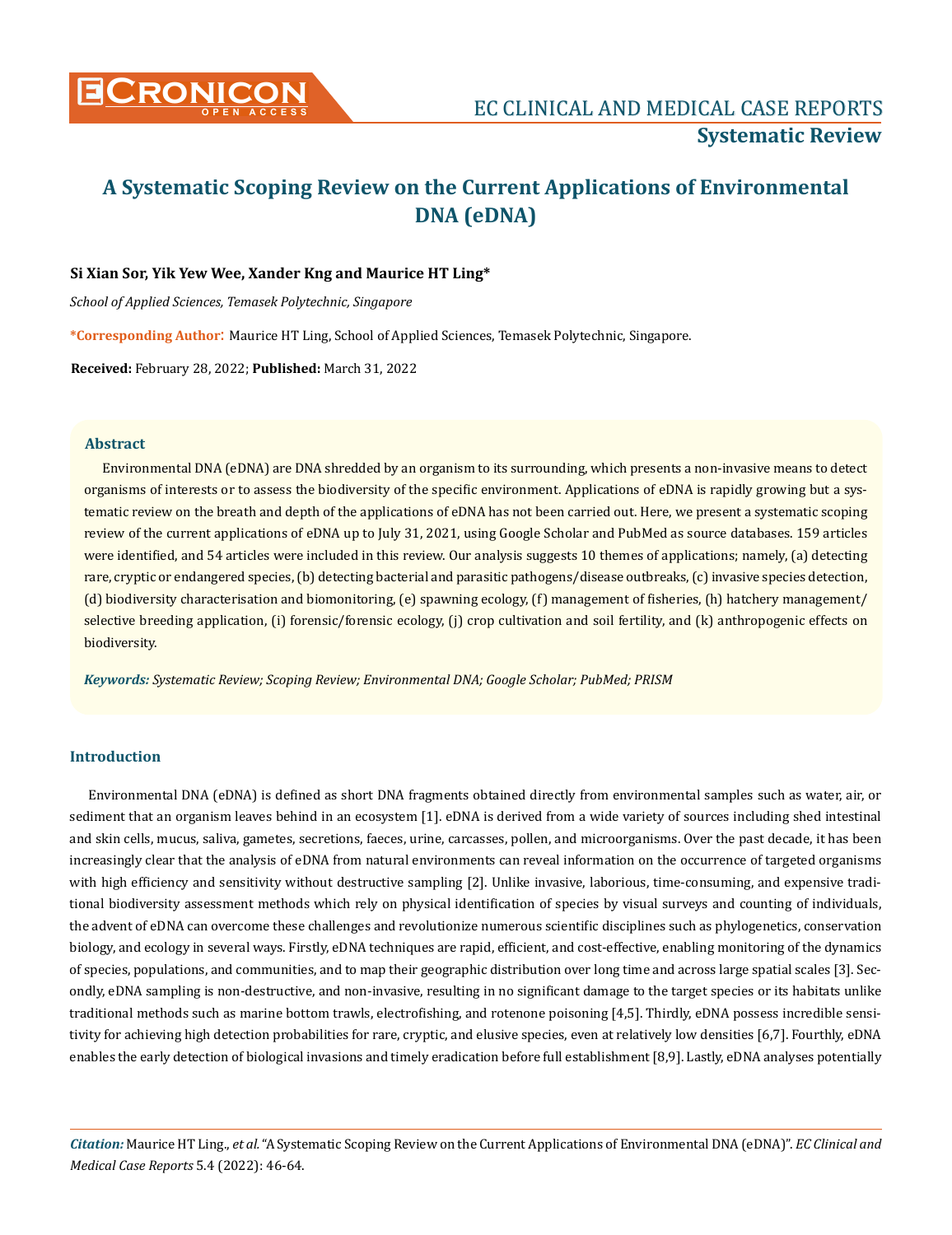offers a broad taxonomic breadth, allowing simultaneous biodiversity assessments of a wide variety of taxa [10]. Thus, the adoption of eDNA techniques creates an unprecedented opportunity to advance biodiversity monitoring and environmental management.

Review is the primary means to summarize and synthesize the knowledge from primary literature, which can be seen as periodic pitstops in the advancement of science. Existing reviews on eDNA narrative reviews and traditional literature reviews [11,12], with no systematic review of eDNA applications to date. Narrative reviews lack a rigorously pre-specified eligibility criteria and a systematic search strategy [13]; thus, a systematic review is superior in evidence-based practice and considered one of the highest levels of evidence [14]. However, the current applications of eDNA had not been systematically reviewed. Hence, this study aims to provide a map of the current applications of eDNA. Munn., *et al*. [15] argue that a scoping review can be used map out evidence in a field. Furthermore, when performed systematically; a scoping review (then more appropriately known as systematic scoping review) can provide boundaries of a field and a precursor to full systematic review especially if a systematic review had not been performed [16]; which is in the case of eDNA applications. Therefore, we aim to undertake a systematic scoping review on the applications and current potential of eDNA using search carried out on July 31, 2021.

# **Methods**

## **Search strategy**

A literature search was undertaken on July 31, 2021, to locate studies examining the numerous present-day and potential applications of eDNA along with its associated limitations and assumptions with each application. Google Scholar ([https://scholar.google.com/\)](https://scholar.google.com/) and PubMed (<https://pubmed.ncbi.nlm.nih.gov/>) were sufficient for systematic reviews [17]. Google Scholar was searched using "allintitle: application eDNA" and "allintitle: applications eDNA" as search terms separately while PubMed was searched using ("applications" AND "eDNA") as search term.

## **Inclusion and exclusion criteria**

The following exclusion criteria were applied: (A) articles which are duplicated based on title and author names were removed; (B) articles with no access to full-text articles were removed, resulting in only full text articles; (C) articles with no mention of "eDNA" or "environmental DNA" within the main text was removed; (D) articles that were not in written in English language were removed; (E) articles that are not published in journals or conferences were removed; (F) secondary research consisting of systematic reviews, narrative reviews and meta-analyses are removed; (G) articles on methodological processes such as eDNA bioinformatic processing software or sampling procedures. Articles remaining after the exclusion criteria were included in this review.

#### **Data extraction strategy and synthesis strategy**

A qualitative studies data extraction was performed. An evidence summary table and review matrix were used. Data extracted from studies were title, authors, journal, eDNA source, taxon studied, environment, methods, results, and application and categorized. A subsequent narrative synthesis of the extracted data was performed.

## **Results and Discussion**

# **Analysis of search results**

 A hit is defined as an atomic result from a search and the number of hits from a search refers to the number of results returned. A total of 159 hits were returned from both Google Scholar and PubMed; of which, 112 articles and 27 articles were obtained respectively (Figure 1). 153 hits are non-duplicates within the set (Exclusion Criterion A); of which, 141 have full-text articles (Exclusion Criterion B). Within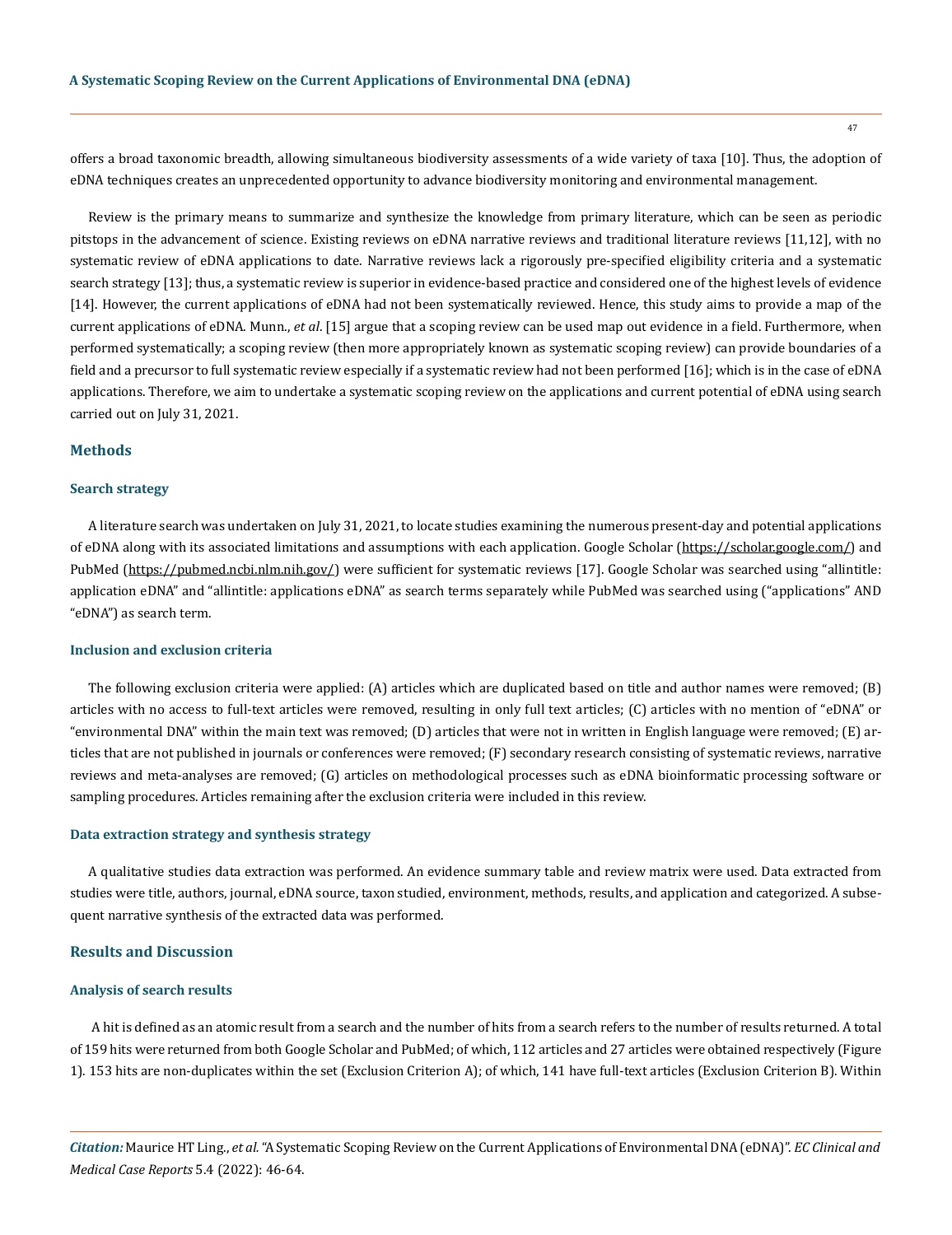the full-text articles, 102 articles mention of "eDNA" or "environmental DNA" within the main text (Exclusion Criterion C); of which 101 articles are written in English language (Exclusion Criterion D). Within the English articles, 96 articles are journal or conference articles (Exclusion Criterion E). Within the journal or conference articles, 62 articles are primary research (Exclusion Criterion F). Within the primary research articles, 54 articles are on eDNA application-based articles. Based on the above criteria, a total of 54 articles are used in this review.



*Figure 1: Flow of Hits Through Exclusion Criteria.*

# **Overall workflow and methodologies of eDNA studies**

The general workflow for eDNA-based studies is environmental sampling (ice cores, soil/sediment core samples, freshwater/seawater samples), DNA extraction, polymerase chain reaction (PCR) amplification of extracted DNA using universal or species-specific primers (i.e., conventional PCR, quantitative PCR (qPCR), digital droplet PCR (ddPCR) and subsequent DNA sequencing of amplicons (i.e. Sanger sequencing, high-throughput next-generation sequencing (NGS)); bioinformatic data-processing (i.e., error trimming, sequence sorting, and identification pipelines leading to various taxonomic level or molecular operational taxonomic units (MOTUs)).

Barcoding and metabarcoding are the 2 main broad approaches used in eDNA-based studies that have garnered a great deal of interest [18]. The primary distinction between barcoding and metabarcoding is that barcoding employs species-specific primers to detect DNA fragments from a single species from an environmental sample [19] while metabarcoding uses universal primers to simultaneously detect millions of DNA fragments from the widest possible coverage of multiple taxa across different trophic levels [20].

*Citation:* Maurice HT Ling., *et al.* "A Systematic Scoping Review on the Current Applications of Environmental DNA (eDNA)". *EC Clinical and Medical Case Reports* 5.4 (2022): 46-64.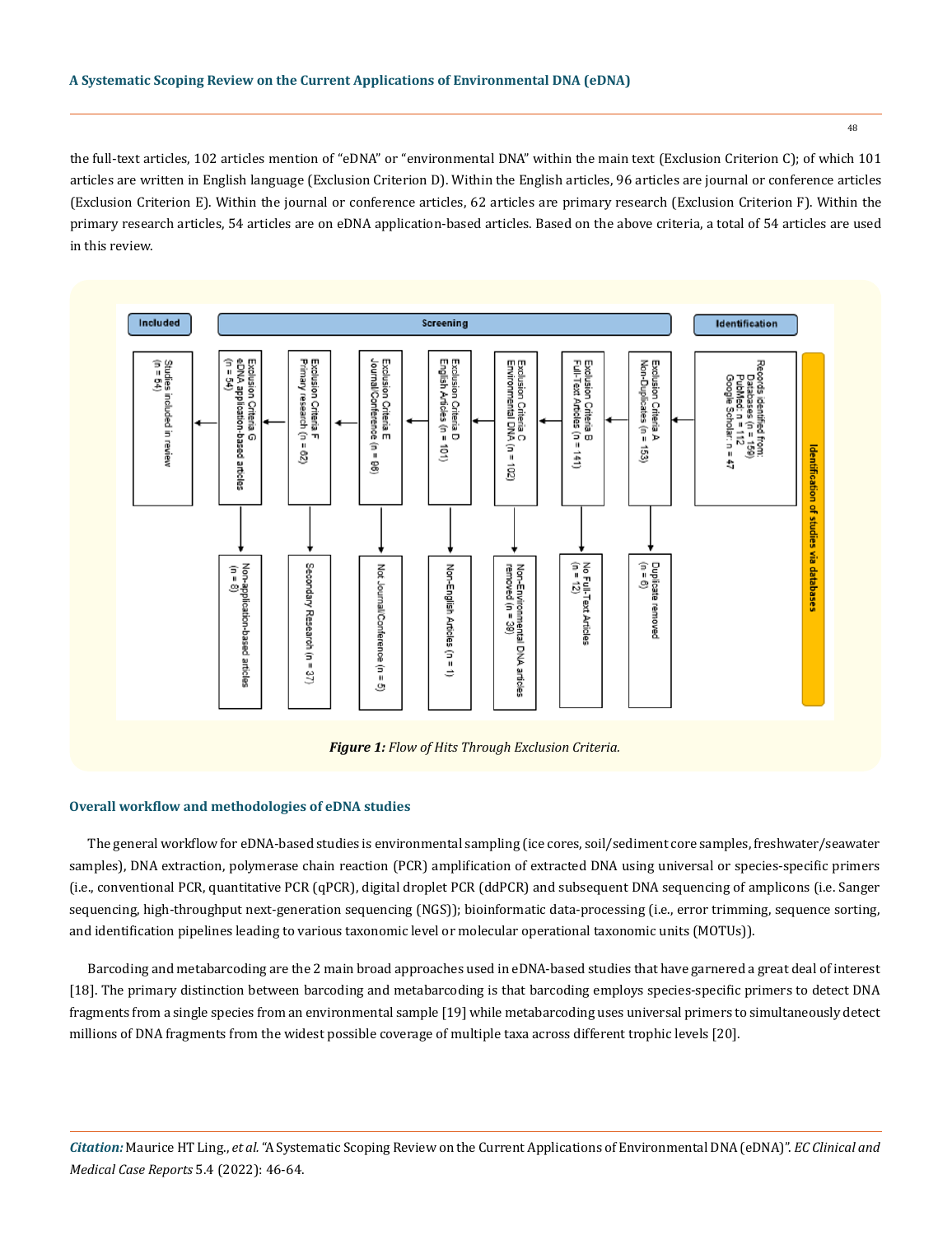**Current eDNA applications.** The primary eDNA studies obtained after the filtering of hits through the exclusion criteria can be classified into 10 themes (Table 1). Biodiversity characterization and biomonitoring top the charts with 37% of the studies. However, there are also substantial limitations (Table 2).

| <b>Applications</b>                                              | Number of<br>articles | <b>References</b>       |
|------------------------------------------------------------------|-----------------------|-------------------------|
| Detecting rare, cryptic or endangered species                    | 12                    | $[11, 21 - 31]$         |
| Detection of bacterial and parasitic pathogens/Disease outbreaks | 8                     | $[30, 32 - 38]$         |
| Invasive species detection                                       | 11                    | $[31, 32, 39 - 47]$     |
| Biodiversity characterisation and biomonitoring                  | 20                    | $[12, 21, 34, 48 - 64]$ |
| Spawning ecology                                                 | 1                     | [40]                    |
| Management of fisheries                                          | 2                     | [65, 66]                |
| Hatchery management/selective breeding application               | 1                     | [67]                    |
| Forensic/forensic ecology                                        | 2                     | [68]                    |
| Crop cultivation and soil fertility                              | 1                     | [69]                    |
| Anthropogenic effects on biodiversity                            | 2                     | [70, 71]                |

*Table 1: Thematic Classification of Primary Environmental DNA (eDNA) Studies.*

| <b>Application</b>             | <b>Limitations</b>                | <b>Potential solution(s)</b>                                        |
|--------------------------------|-----------------------------------|---------------------------------------------------------------------|
| Detecting rare, cryptic or en- | Laboratory sample contamina-      | Include negative controls samples [21]                              |
| dangered species               | tion                              | Decontamination protocols at each stage autoclaving or steriliza-   |
|                                |                                   | tion with 10% sodium hypochlorite solution [27]                     |
|                                | Species-specific seasonal vari-   | Deployment of replicates in field sampling and in the laboratory    |
|                                | ability                           | $[29]$                                                              |
|                                | <b>PCR</b> inhibitors             | Purification protocols before PCR amplification [28]                |
| Detection of bacterial and     | Incomplete reference databases    | Increase barcode efforts [36]                                       |
| parasitic pathogens/ Disease   |                                   | Use targeted species- specific organisms with molecular probes      |
| outbreaks                      |                                   | $[38]$                                                              |
| Invasive species detection     | Difficulties in quantifying abun- | Quantify the relationship between eDNA release and biotic, and      |
|                                | dance and biomass                 | abiotic factors [26]                                                |
| Biodiversity characterisation  | Difficulties in quantifying abun- | Investigate the multiple environmental factors on the efficiency of |
| and biomonitoring              | dance and biomass                 | eDNA detection [61]                                                 |
|                                |                                   | Investigate the transport and degradation rates of eDNA within      |
|                                |                                   | fluvial systems [61]                                                |
|                                | Variability of sampling effort    | Standardization of sampling protocols [53]                          |
|                                | across studies and potential      | Increase sampling volume and frequency [53]                         |
|                                | sampling bias                     |                                                                     |
|                                | PCR inhibitors                    | Analyse multiple eDNA extracts per sample [49]                      |
|                                |                                   | Inclusion of positive controls [49]                                 |
|                                | Insufficient sampling efforts     | Increasing the number of samples per locality [53]                  |
|                                | Low eDNA quantity                 | Increasing the number of PCR cycles [60]                            |
|                                | Natural environmental contami-    | Perform simultaneous traditional assessment of community com-       |
|                                | nation                            | position to compare with eDNA results [51]                          |
|                                | Imperfect sampling of eDNA and    | Estimate detection rates using occupancy models [50]                |
|                                | false detection                   |                                                                     |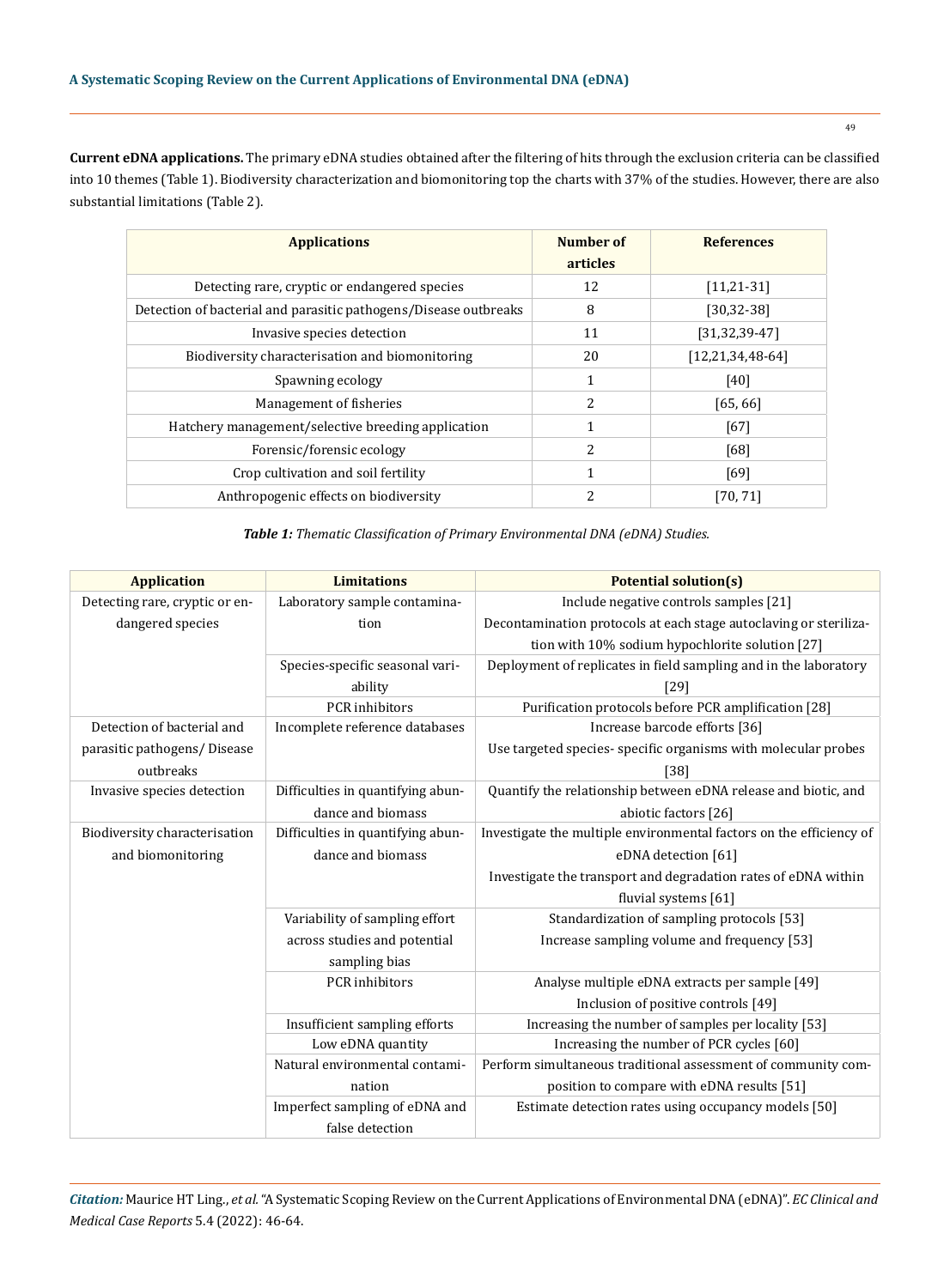| Spawning ecology                  | Inhibition of eDNA amplification                   | Use inhibition-reducing assays & Purification protocols before<br>PCR amplification [40] |
|-----------------------------------|----------------------------------------------------|------------------------------------------------------------------------------------------|
|                                   | Eggs exhibit variability in eDNA<br>shedding rates | Quantification of shedding rate in controlled environments [40]                          |
| Management of fisheries           | Lack of ecological information                     | Conduct eDNA and traditional surveys simultaneously [65]                                 |
| Hatchery management/selec-        | Little evidence to support the use                 | More empirical validations [67]                                                          |
| tive breeding application         | of eDNA analyses in hatchery-                      |                                                                                          |
|                                   | based selective breeding                           |                                                                                          |
| Forensic/forensic ecology         | mistakes in public databases                       | Universal standards for data collection and sequence curation and                        |
|                                   | entries of sequence repository                     | interpretation [58]                                                                      |
| Crop cultivation and soil fertil- | Little evidence to support the use                 | More empirical validations [69]                                                          |
| ity                               | of eDNA analyses in crop growth                    |                                                                                          |
| Anthropogenic effects on          | Morphological information on                       | Conduct eDNA and traditional surveys simultaneously [70]                                 |
| biodiversity                      | taxa affected is unavailable                       |                                                                                          |

*Table 2: Limitations in eDNA Analysis and Potential Means of Reducing Limitations.*

#### **Theme 1. Detecting rare, cryptic or endangered species**

Detection and monitoring of elusive, rare and endangered species are challenging due to being unable to physically locate them and their small population size. Conventional surveys are labour-intensive, invasive and suffer from low detection rates of endangered species. Therefore, the development and validation of techniques such as eDNA analysis are in great demand in the management and conservation of these vulnerable species. A non-invasive eDNA method can provide absence/presence data, species distribution and even estimates of population size, will be of great use in conservation biology involving the conservation and management of these species [31].

eDNA analyses has been used to infer presence of endangered taxa in freshwater ecosystems. For instance, eDNA barcoding has been used as a quick and inexpensive tool to detect presence and distribution data of the great crested newt, an amphibian of conservation concern [11]. This is supported Cooper., *et al.* [24] which demonstrate the detection of dwarf sawfish (*Pristis clavata*) using a speciesspecific qPCR assay in a location coincide with the known habitat use of this endangered species. Other positive detection of presence of endangered taxas in freshwater ecosystems using eDNA barcoding are white-clawed crayfish [22,29,30], black warrior waterdog (*Necturus alabamensis*), and the flattened musk turtle (*Sternotherus depressus*) [26]. Additionally, eDNA metagenomics analysis has helped in the study of entire communities, rare/cryptic species, vulnerable species without a priori knowledge of taxons in a habitat. This makes it an ideal tool to work on distribution censuses of many taxa. An example using eDNA metabarcoding of water samples detected over 200 native taxa of which vulnerable and endangered species; such as, catfish (*Pseudoplatystoma magdaleniatum)* and Antillean manatee (*Trichechus manatus*) were detected [27]. Interestingly, another study has shown consistent findings comparing eDNA metabarcoding and capture methods detected species of high conservation importance that were never sampled by capture techniques, including native European shads (*Alosa spp.*) [21].

eDNA surveys have shown to be valuable in detecting rare and cryptic species in freshwater systems. However, few studies have been conducted in a marine environment, especially on invertebrates. In the ocean, eDNA is affected by multiple factors including distribution by currents and tides, dilution, mixing, sources of inhibition, and faster degradation rates relative to freshwater systems. One pilot study done utilised genus-specific primers were used to amplify red abalone (*Haliotis spp.*) eDNA in tanks and coastal waters. This revealed

*Citation:* Maurice HT Ling., *et al.* "A Systematic Scoping Review on the Current Applications of Environmental DNA (eDNA)". *EC Clinical and Medical Case Reports* 5.4 (2022): 46-64.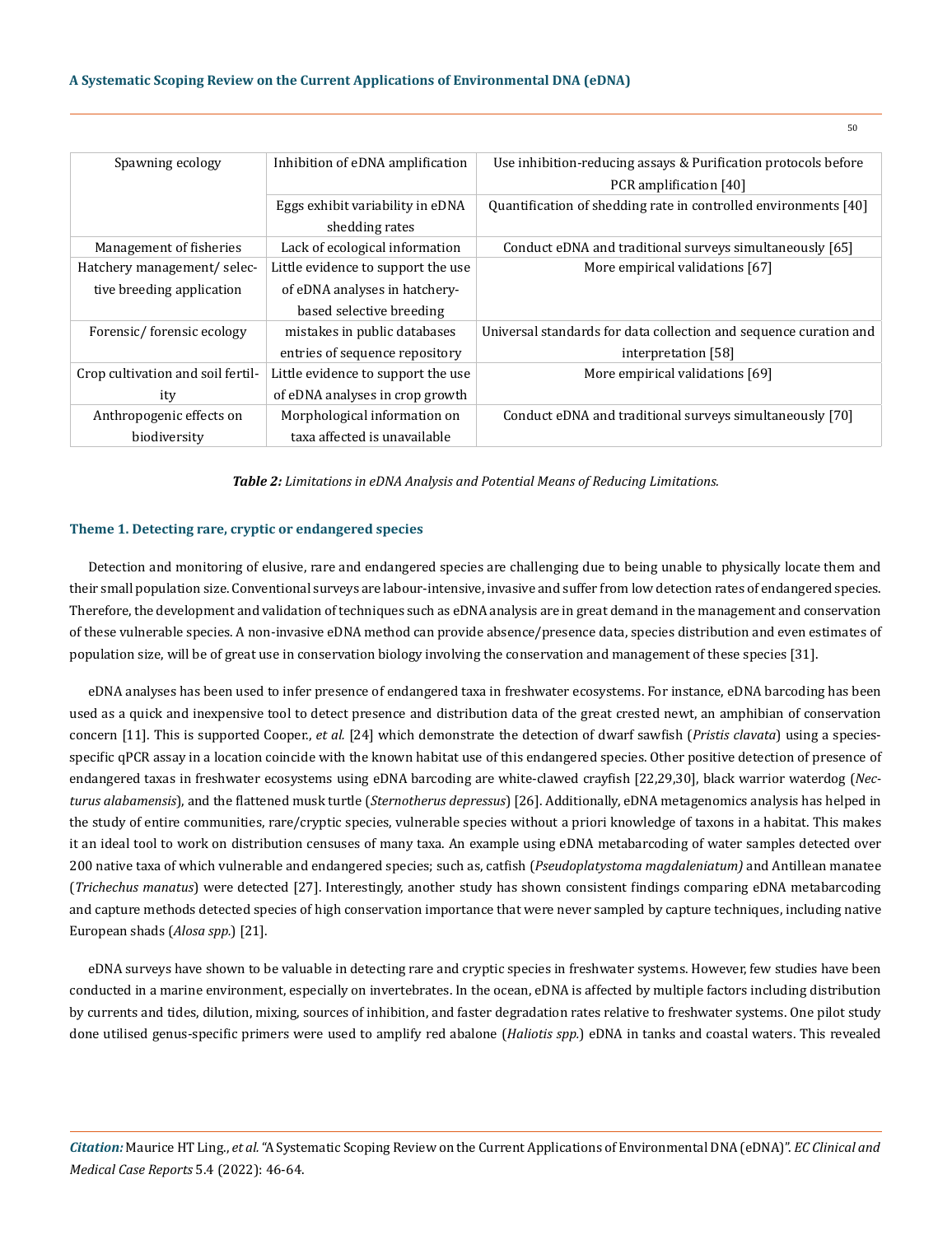eDNA in tanks from small abalone was detectable throughout a large volume and field validation also detected presence of abalone in oceans, but weaker bands were observed due to inhibitory substances [28]. Thus, eDNA is a promising tool to detect the presence of cryptic and endangered species in the ocean.

Recently, eDNA analyses has been employed to infer presence of endangered taxa in terrestrial ecosystems. An innovative approach using eDNA PCR-based assay that samples water drawn from the water-filled phytotelmata of the giant bromeliad and detected the presence of elusive and critically endangered Trinidad golden tree frog (*Phytotriades auratus*) [23]. However, studies on other taxa and in terrestrial environments for conservation are scarce. Thus, further studies are warranted for the monitoring of rare and endangered species in terrestrial environments.

Moreover, eDNA analyses has shown promise in monitoring imperiled freshwater species around management interventions such as invasive species eradications, barriers or relocated populations. A pilot eDNA study suggests that recent management interventions for Shasta crayfish (*Pacifastacus fortis*) can be effective as detection of *P. fortis* eDNA at a lake where the status of this species was uncertain and extirpation of signal crayfish (*Pacifastacus leniusculus*) in recent years was performed [25]. However, the utilisation of eDNA methods have several drawbacks such as sample contamination, species-specific seasonal variability, and PCR inhibitors. Contamination occurs when exogenous DNA gets mixed with DNA relevant to the research, consequently, resulting in false positive detections and subsequent misinterpretation of results. Contamination in the field occurs with repeated use of the same field equipment (e.g., corers, filters, gloves) across different sampling sites without thorough sterilization [25]. In the lab, contamination may occur when remnant DNA from previous molecular experiments (e.g., DNA extraction, amplification, library preparation and sequencing) spreads into new samples [24]. To reduce the risk of contamination, negative controls samples (field controls and extraction blanks) should be included at each step and decontamination protocols at each stage should be implemented such autoclaving or sterilization with 10% sodium hypochlorite solution [21,27].

In addition, seasonal changes in environmental conditions and species activity can influence eDNA concentrations. Substantial variations in detection probability observed over time, results in risk of false negatives during period with lower species activity, or an increase in specific seasonal conditions. A number of avenues exist to reduce false negatives including judicious deployment of replicates in field sampling and in the laboratory. Design sampling strategy to periods of highest species activity, and least weather extremes. If sampling in less reliable time periods or conditions, increase sample replication number. Troth., *et al*. [29] demonstrate that one replicate was sufficient to accurately demonstrate the species presence/absence in laboratory samples, while three replicates were required for field samples. This corroborates well with de Souza., *et al.* [26] suggesting that season strongly affected eDNA detection probability for both species, with *N. alabamensis* having higher eDNA detection probabilities during the cool season and *S. depressus* have higher eDNA detection probabilities during the warm season. These results illustrate the influence of organismal behaviour or activity on eDNA detection in the environment and identify an important role for ecological data on seasonal activity or behaviour of focal organisms in designing eDNA monitoring programs.

#### **Theme 2: Detection of bacterial, parasitic pathogens and disease outbreaks**

eDNA monitoring is likely to have a major impact on the ability of aquaculture industry producers and their regulators to detect the presence and abundance of pathogens in the environment and around aquaculture sites. However, aquaculture industries are largely affected by bacterial and parasitic disease outbreaks and often resulting in large mortalities and huge economic loss in farmed fishes. Traditional diagnosis of infections relies on microscopy and histological techniques that less sensitive, time-consuming and impose significant handling stress [33]. Thus, eDNA methods provide a sensitive and non-lethal method of detecting pathogenic microorganisms at early stages of infections in habitats as host discharges or living environments contain pathogen eDNA [33]. Identification at early stages of infections enables rapid decisions are to mitigate losses from disease outbreaks where early treatment is vital [36]. For example, Peters.,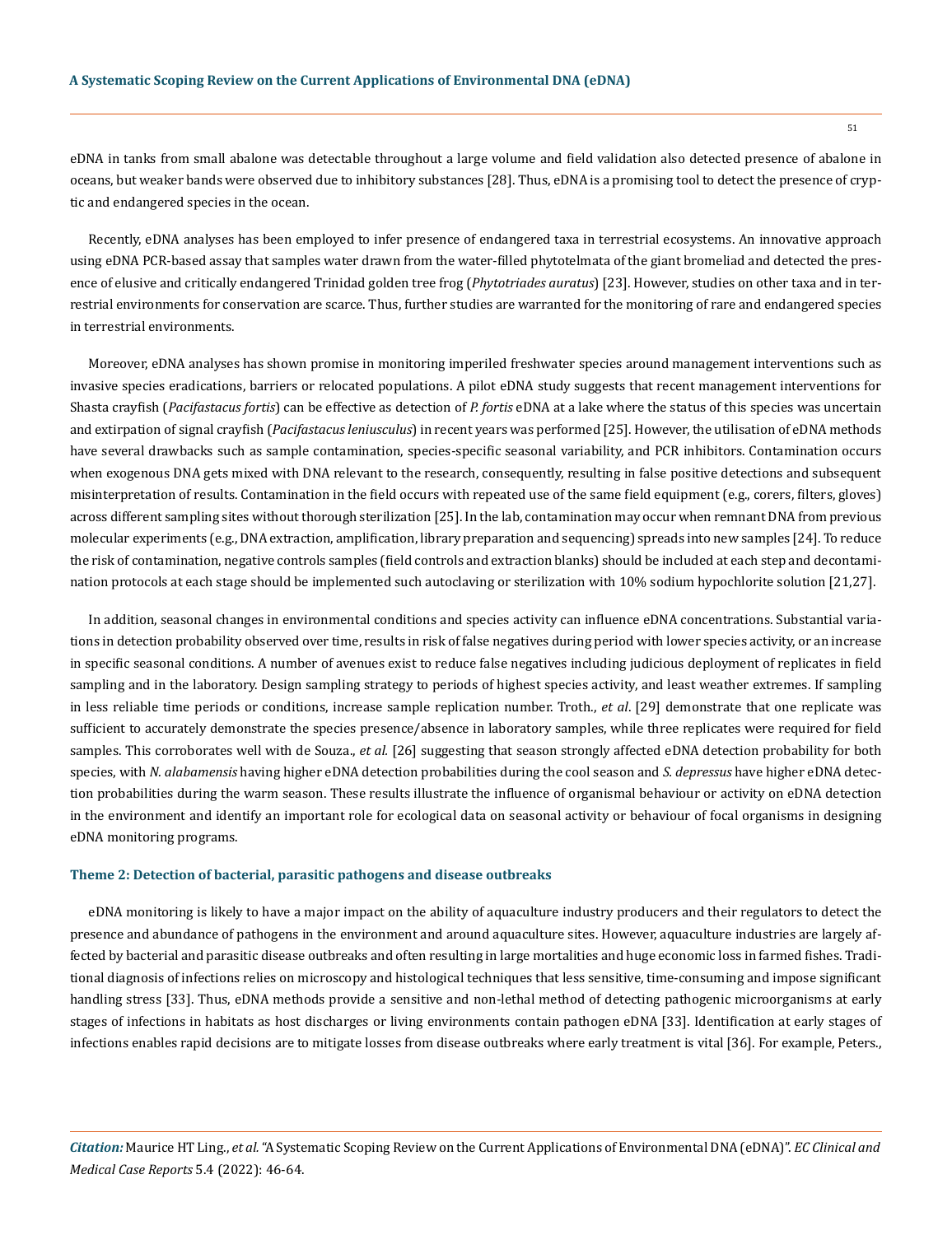*et al.* [36] demonstrate using eDNA metabarcoding and high-throughput sequencing of the 18S SSU rDNA v9 region, identification of presence of two parasites (*Lepeophtheirus salmonis* and *Paramoeba perurans*) to species level, whereas the microalgae species *Prymnesium parvum*, *Pseudo-nitzschia seriata*, and *Pseudo-nitzschia delicatissima* could be assigned correctly to the genus level in salmonid aquaculture. This is consistent with Jørgensen., *et al*. [33] who demonstrate that eDNA from the parasite *Bonamia ostreae* can be detected in seawater from tanks containing infected oysters following an incubation period of 6 days. This suggests eDNA metabarcoding is a non-lethal diagnostic method which offers significant potential in the monitoring of infectious species harmful to aquaculture.

eDNA monitoring in natural ecosystems have also been applied for the conservation and management of imperilled wild species to curb further population decline from infections. For instance, Troth., *et al.* [30] demonstrate the detection of crayfish plague in a UK river using eDNA methods, illustrating a positive relationship between endangered, white-clawed crayfish and crayfish plague and reflect a disease outbreak within the crayfish population. More recently, the first robotic environmental sample processor successfully detects the eDNA of human and fish pathogens; such as, waterborne protozoa, *Tetracapsuloides bryosalmonae* and *Scomber japonicas*; at river locations [32]. Shahraki., *et al*. [35] utilise high throughput eDNA metabarcoding and detects *Acinetobacter*, *Burkholderia*, *Legionella* (genus with potential pathogenicity) in environmental samples.

In addition, an eDNA approach can include the detection of insect vectors of zoonotic diseases, which are often difficult to detect using conventional surveying techniques. The higher detection rate of sensitive eDNA molecular assays allows for the early detection of vectors and critical for vector eradication and reduction of transmission and infections rate of diseases. Many insects function as vectors for disease transmission, for example, it is well-known that *Anopheles* mosquitoes are vectors for the transmission of malaria through bites and introduction of *Plasmodium* species into the bloodstream of the human host. To illustrate this, Odero [38] demonstrates using eDNA analyses in the detection and quantification of *Anopheles* mosquito larvae in laboratory condition was successful but undetectable in field studies. Other studies have shown consistent findings in fishes and detected disease vectors such as *Fredericella sultana* and its parasite *Tetracapsuloides bryosalmonae*, which are implicated in proliferative kidney disease in salmonids in natural river habitats [34] and *Culicoides* species that are vectors for livestock causing epizootic hemorrhagic disease and African horse sickness [37].

However, challenges are being faced for implementing eDNA methods in detecting pathogens and disease outbreaks. One such difficulty is a limited database from Barcode of Life Data System (BOLD) for the BIN matches obtained in eDNA samples. This creates a knowledge gap on metazoans and unicellular species and limits the capability to sequence unknown samples and species misidentifications as it is not recognised in the database [37]. Reference sequences for taxonomic assignment are only available for one or a few genes for most species and the targeted marker regions (e.g., 18S rDNA) cannot accurately resolve most groups to species or higher taxonomic levels due to incompleteness of reference sequence databases [36,37]. Consequently, eDNA studies are often interpreted using molecular operational taxonomic units (MOTUs) or higher taxonomic ranks (genus, family, order) instead of binomial species names [36]. In future work, targeted specific organisms with tailored molecular probes can help improve global species resolution and differentiation [38]. Additionally, reference databases will need to be expanded by further analysis, sequencing, and traditional taxonomic identification by expert taxonomists to include identifiable sequence data for all target biodiversity for establishment of a comprehensive reference database.

#### **Theme 3. Invasive species detection**

In recent years, the application of eDNA molecular method for identifying the introduction of invasive species has risen. Alien invasive species (AIS) are a major threat to biodiversity resulting in biodiversity loss, displacement of native species, and modifies food web structures and ecosystem processes [39]. They may out-compete native species, act as predators or hybridize with native species and can function as a vector for exotic diseases [41]. Severe economic loss attributable to AIS have also been documented in the tourism, aquaculture, and other industry sectors. Overall, invasive species cause billions of dollars of damage and losses to the economy of the United

*Citation:* Maurice HT Ling., *et al.* "A Systematic Scoping Review on the Current Applications of Environmental DNA (eDNA)". *EC Clinical and Medical Case Reports* 5.4 (2022): 46-64.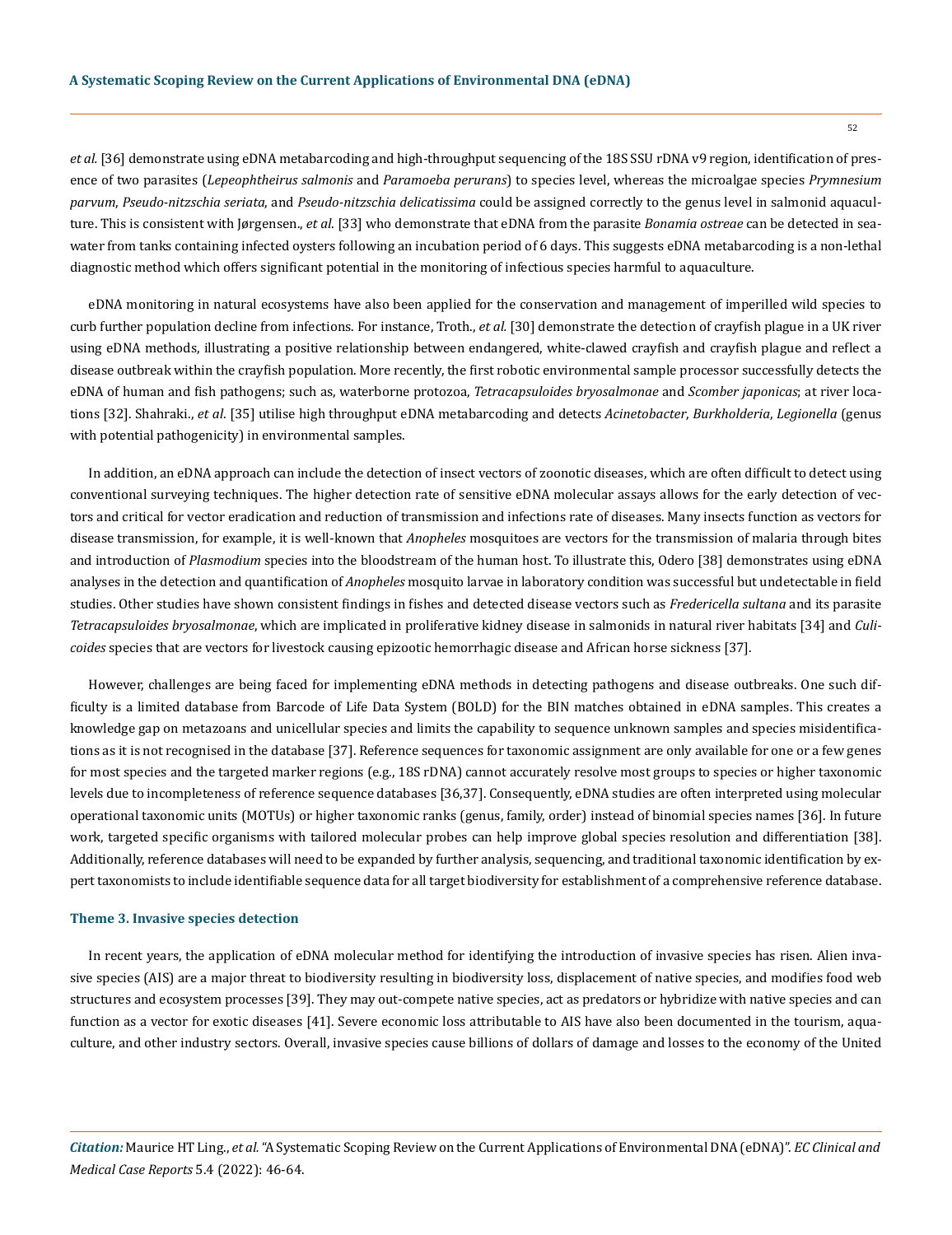States [40]. There are numerous examples, worldwide, of AIS causing biodiversity and economic loss. For example, consistent findings with well-known AIS species resulting in biodiversity and economic loss; including silver and bighead carp [40], rusty crayfish [39], and several agricultural pests [44].

eDNA analyses has shown to be a useful tool for detection of presence/absence of AIS. Due to eDNA methods incredible sensitivity and higher detection probabilities, eDNA methods can contribute to rapid detection of AIS in early stages of invasions when AIS are in low densities which is hard to detect using traditional methods. Thus, eDNA methods provides an early warning of the presence of an AIS, and rapid control responses are implemented for successful prevention of AIS establishment, and to mitigate the negative impacts on native biodiversity. Preliminary field eDNA studies demonstrated the use of eDNA barcoding to detect presence of AIS such as fishes, insects, and crustaceans. eDNA barcoding has been used to detect presence/absence of bighead carps; including silver carp, bighead carp [40], bluegill sunfish [42], round goby [43], brown marmorated stink bug [44], grass carp [46], rusty crayfish [41], Mozambique tilapia [47], and golden mussels [31]. These studies utilise eDNA barcoding – a method of taxon identification using a standardized DNA region. This involves eDNA extraction, PCR amplification of mitochondrial DNA (mtDNA) regions; such as, Cytb, 12S, or 18S; of the target species, DNA sequencing, bioinformatic analysis for taxonomic identification. Recently, the robotic environmental sample processor automates the collection and preservation of eDNA water samples for more rapid execution of *in situ* eDNA analyses, which provides reliable timing information on presence of invasive *Dreissena spp* [32]. As a result, eDNA analyses proved to be a sensitive tool for rapid and accurate species identification and detection of presence or absence of invasive species. This ability of eDNA analyses prevents further spread and establishment of AIS, mitigating the ecological impacts of biological invasions, and swift implementation of eradication strategies [44].

High-throughput sequencing metabarcoding studies also provide bio-surveillance presence/absence data of AIS but at a broader scale than eDNA barcoding. Such a protocol increases effectiveness at detecting numerous AIS within a single sample. For example, Young at al. [45] demonstrate using a high-throughput sequencing metabarcoding approach detected presence of four agricultural invasive species in a single sample – *Vitisiella brevicauda*, *Sciaphilus asperatus*, *Empoasca fabae*, and *Liposcelis decolor*. Moreover, the same approach has identified introduction vectors of anthropogenic pathways for spread of AIS. Pochon., *et al.* [39] demonstrated using similar methods to detect 2 invasive species in bilge water that has contributed to secondary spread of marine AIS.

Due to the advancement of genetic surveillance tools, the scientific focus has shifted to quantification of the genetic signal produced by target organisms to link eDNA concentration to species abundance or biomass. However, to date, results of most eDNA studies have been interpreted as presence/absence qualitative information. The assumption of eDNA abundance quantification is aquatic vertebrates release eDNA into the water as in proportion with their biomass. Thus, eDNA can be used to estimate species biomass by measuring the number of eDNA copies in a water sample. Preliminary eDNA quantification studies' results from controlled laboratory environments; such as, aquaria and mesocosms; suggesting that eDNA can also be used to estimate population abundance [43] or total biomass [42,43].

However, field studies in aquatic environment have shown conflicting results regarding eDNA quantities and biomass/relative population abundance. For example, Erickson., *et al.* [40] demonstrated positive correlation in quantity of eDNA correlates with big-headed carp densities. Findings from Dougherty et al. [41] contradict previous results found in the literature and demonstrate that eDNA copy number in water samples failed to correlate well with relative abundance of *Orconectes rusticus*. Thus, eDNA correlation with species abundance or biomass is variable, weak, and contentious in field studies. This is attributed to quantities of eDNA released from invasive species under controlled laboratory conditions may not accurately represent field conditions. High amounts of variability also exist in the amount of eDNA released from individual fish which is affected by biotic factors such as age and abiotic factors such as diet, temperature, pH, microbial activity, and UVB radiation [26]. For example, Maruyama., *et al*. [42] demonstrate that eDNA release rate per fish body weight was slightly higher in the juvenile group than in the adult group. Additionally, Robson., *et al*. [47] demonstrated high temperatures (35°C) significantly increase fish eDNA shedding rates.

*Citation:* Maurice HT Ling., *et al.* "A Systematic Scoping Review on the Current Applications of Environmental DNA (eDNA)". *EC Clinical and Medical Case Reports* 5.4 (2022): 46-64.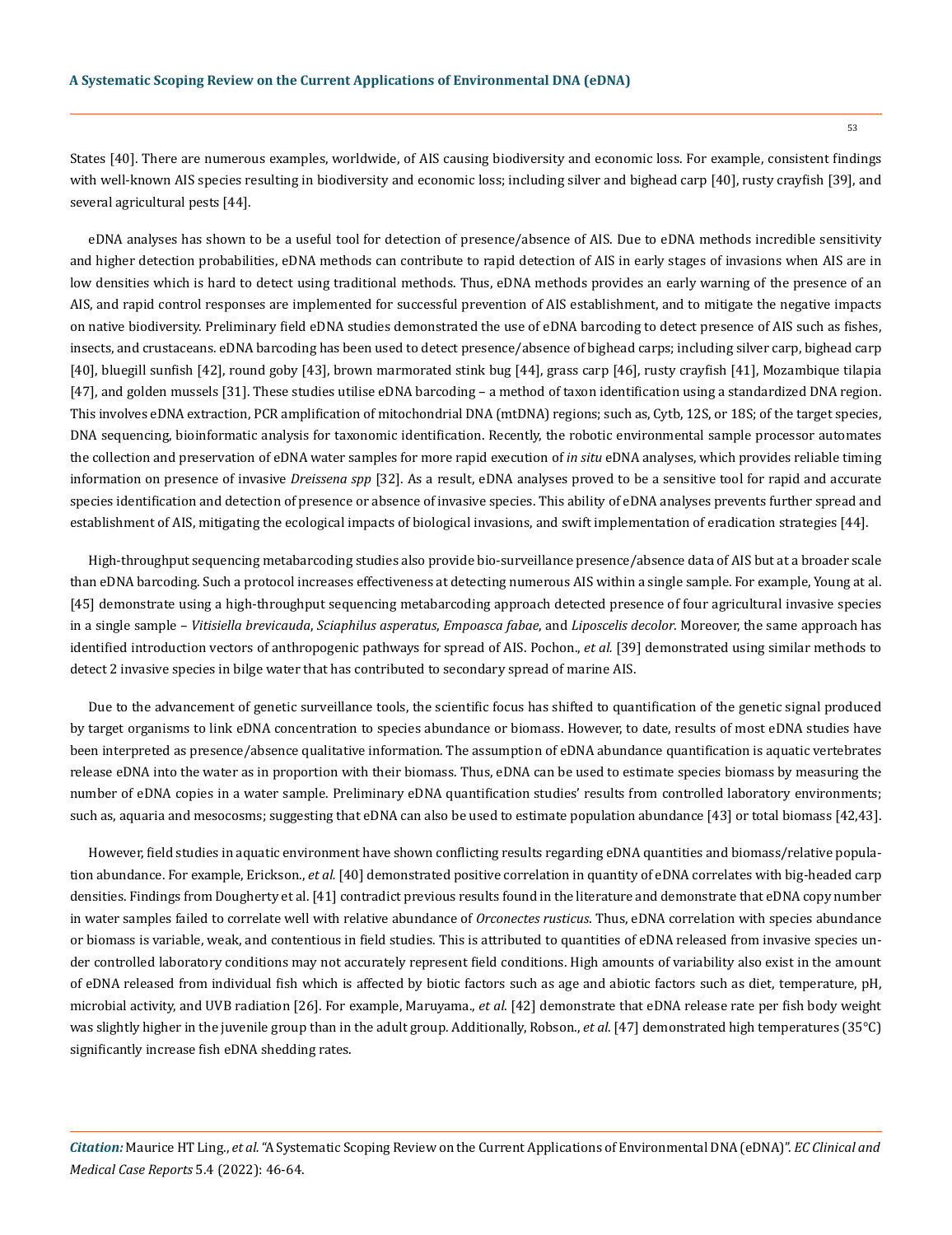Thus, such factors may bias the link between biomass and eDNA concentrations. The current understanding of different environmental conditions on eDNA concentration is limited but this information is critical for the utilization of eDNA methods to estimate with species biomass and densities of invasive species. More empirical studies are needed to support the relationship between eDNA concentration and species abundance in natural environments. Moreover, more research is needed to establish the effect of environmental factors on the degradation of eDNA in natural ecosystems.

#### **Theme 4. Biodiversity characterisation and biomonitoring**

The majority of eDNA studies have targeted aquatic environments, especially in freshwater habitats. In freshwater systems, eDNA is now used as a bioassessment tool in both single-species qPCR-based studies in lentic and lotic environments. In lotic systems which include water flowing bodies such as creeks, rivers and streams, the concentration of eDNA and its detectability are not only dependent on production and degradation rates but also on dilution, transport through the river network, deposition and resuspension [56]. Variable detection success of targeted taxa is observed. A pilot study tested for downstream detection of eDNA for two invertebrate species, *Daphnia longispina* and *Unio tumidus*, to confirm presence of each species' eDNA in the river [12]. This suggests that eDNA can persist over relatively large distances in a natural river system, approximately 20km downstream of alpine lakes where they can be present [12].

Recently, emphasis shifts from species-level approaches to communities and ecosystem-level investigations. This shift is based on the analysis of a single generalist marker targeting a larger taxonomic group (eDNA metabarcoding) have proven useful for in sequencingbased eDNA metabarcoding community assessments and inventories. For instance, Cantera., *et al.* [54] employ eDNA metabarcoding in streams and rivers. A total of 279 species occurrences were detected in the six sites with an average of 67% and 87% of the expected richness in rivers and streams respectively. A similar approach identifies DNA from 15 fish species, 17 mammalian species, 8 avian species, 15 arthropod species, one turtle and one salamander [60]. This is consistent with Antognazza., *et al*. [21] who made comparisons between the species identified as present by eDNA metabarcoding versus long-term data available from fisheries monitoring data based on capture methods. This reveals 15 and 9 species detected by metabarcoding and fish surveys respectively demonstrating eDNA metabarcoding increased sensitivity and detection rate [21]. Moreover, eDNA metabarcoding detected species of high conservation importance that were never sampled by capture techniques, including native European shads.

Additionally, an eDNA metabarcoding approach was used and showed the species composition obtained using eDNA is comparable to historical data of traditional sampling session [55]. Comparisons between eDNA metabarcoding and capture methods shows that the detected fish communities were similar between the two methods with an overlap of 70% [49].

Expanding the scope from species occupancy and community composition data, quantification of species densities in freshwater systems have been attempted with mixed results. Carraro., *et al*. [34] developed a general framework to reconstruct distribution and abundance of *Fredericella sultana* based on eDNA concentrations and hydro-geomorphological features to reveal successful spatially explicit abundance estimates of species distribution. Other studies demonstrate positive correlations between metrics of species density and eDNA concentration in different aquatic organisms [55]. However, Chambert., *et al*. [51] assess a negative binomial model in mesocosms and natural setting to infer animal density from eDNA. A negative binomial model is useful for predicting count-based data and a discrete probability distribution that models the number of successes in a sequence of independent and identically distributed Bernoulli trials before a specified number of failures occurs. Although eDNA provide accurate abundance estimates in mesocosms, greater imprecision was found in the field data with less precise density estimates [51]. The effect of multiple environmental factors on the efficiency of eDNA detection (e.g., pH, temperature, UV, PCR inhibitors, organic materials) has been poorly investigated, but largely affects eDNA transport, degradation rates and eDNA concentrations in the environment. A pilot study compared eDNA degradation rates of intracellular and extracellular eDNA in an aquarium and reveal that the half-life of intracellular eDNA is longer than the half-life of extracellular eDNA [61]. Pivotal to this is the need for increased knowledge on the transport and degradation rate of eDNA within fluvial systems.

*Citation:* Maurice HT Ling., *et al.* "A Systematic Scoping Review on the Current Applications of Environmental DNA (eDNA)". *EC Clinical and Medical Case Reports* 5.4 (2022): 46-64.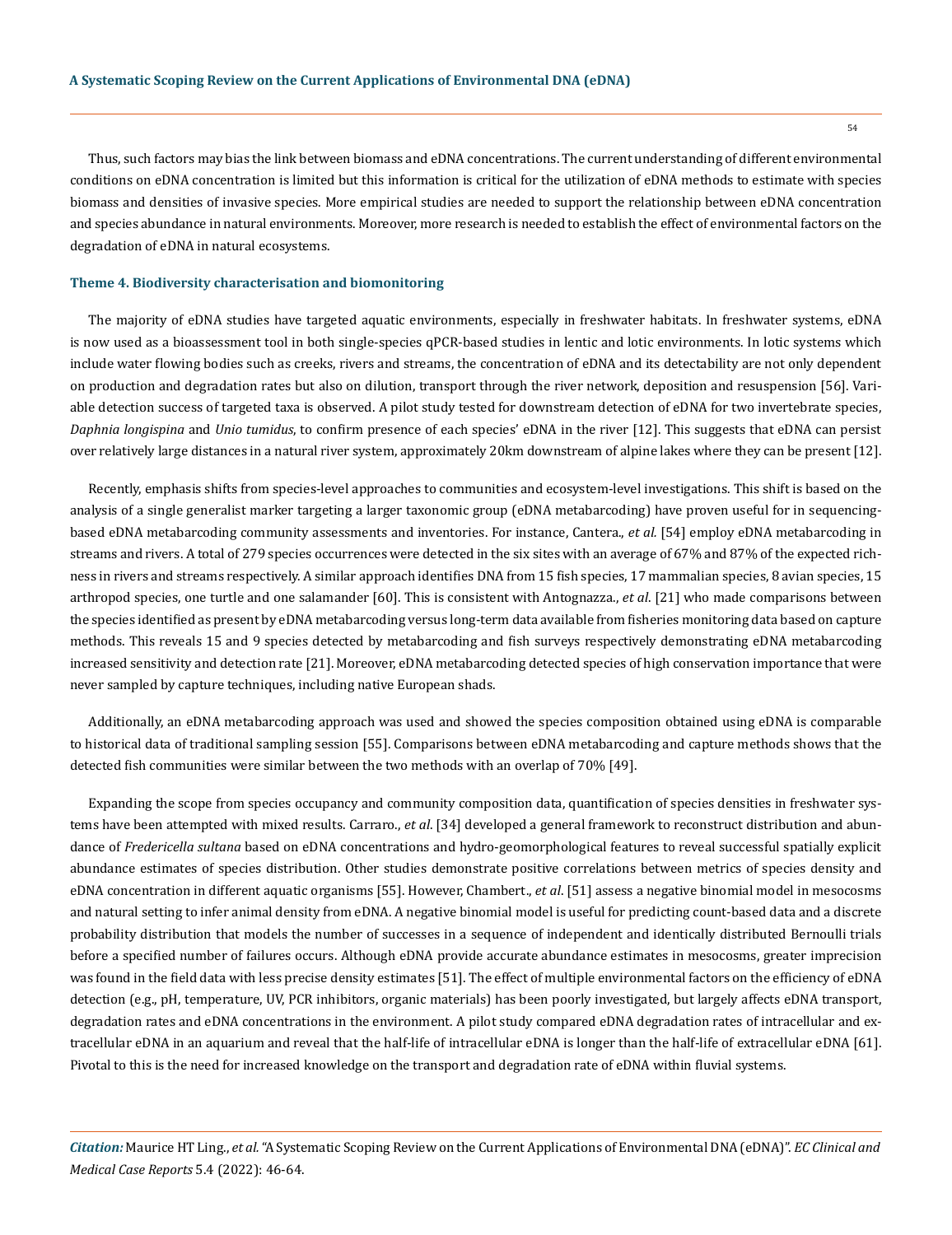The sampled water volume, a crucial aspect for efficient species detection, has been empirically variable (ranging from few centilitres to tens of litres). This results in a high variability of sampling effort across studies and potential sampling bias, making comparisons challenging and raising uncertainties about the completeness of eDNA inventories. For instance, Cantera., *et al.* [54] demonstrate that sampling 34 litres of water detected more than 64% of the expected fish fauna compared to 17 litres of water. Likewise, Cornman., *et al.* [53] compare eDNA profiles from composite water samples aggregated over three hours with grab water samples and estimated higher biodiversity richness in composite samples compared grab samples. Thus, improvement and standardization of sampling protocols with increased sampling volume and higher frequency from composite water sampling is likely to enhance biodiversity detection rate and facilitate cross-study comparability.

The main problem encountered are rates of false positives and false negatives. False-negative detections are mainly due to low eDNA quantity [60], PCR inhibitors [49], or insufficient sampling efforts [53]. False negatives can be significantly reduced by increasing analytical efforts, for instance, increasing the number of samples per locality, analysing multiple DNA extracts per sample, increasing the number of PCR cycles, and the inclusion of positive controls. False-positive detections can be attributed to contamination [21]. Contamination of the studied system by external sources of eDNA, such as sewage effluent and animal excrements or legacy eDNA from dead organisms [56]. Simultaneous traditional assessment of community composition and eDNA results can be compared to estimate the incidence of false-positive detections.

 Relatively less work has been completed on freshwater plants. However, a pilot study has utilised eDNA metabarcoding of lake sediments to analyse plant species composition compared to vegetation surveys [52]. The study detects numerous plant species and demonstrates higher sensitivity and detection rate of plant species than traditional vegetation surveys [52]. However, more evidence is required to validate the use of eDNA metabarcoding for vegetation.

The deep ocean is the largest biome on Earth and faces increasing anthropogenic pressures from climate change and commercial fisheries. Sustainable management of this expansive habitat is impeded by the poor understanding of its inhabitants and the difficulties in monitoring marine environments. eDNA analyses provide a viable solution to the above problem as a bioassessment tool to generate high-resolution biodiversity data; such as, species richness [50], community compositions [59], and assemblage diversity [57].

Although the use of eDNA to detect species is significantly more challenging in marine environments than in freshwater due to greater dilution, increased mixing, and higher salinity, some studies have detected wildlife in oceanic settings. For example, Singer., *et al*. [59] use eDNA metabarcoding of seawater to elucidate comprehensive biodiversity analysis via ultra-deep patterned flow cell technology. They discover 80 identifiable families; such as, metazoan families, marine mammals, and bony fishes. This agrees favorably with McClenaghan., *et al.* [50] who utilize eDNA metabarcoding of deep seawater to elucidate deep-sea fish diversity in the Labrador Sea and identifies a total of 21 fish families, 23 genera, and 15 species with 7 rare deep-water fishes. Therefore, an eDNA approach has facilitated biomonitoring of a broad range of taxa in marine environments.

Despite having shown promising application in marine biomonitoring, eDNA is prone to imperfect sampling and false detection, which can occur at various project stages, including field collection, sample storage, molecular analysis, and bioinformatics workflows [48,50]. Consequently, false positives and false negatives are common, leading to biased estimates of species richness and individual species occupancy. Occupancy models enable the calculation of detection probabilities from each taxon sequenced and are designed to work with presence-absence data. More recently, the application of multi-species, multi-scale occupancy models to metabarcoding data have improved the accuracy and predictive ability of occupancy models compared to single-species models to account for imperfect detection [50].

*Citation:* Maurice HT Ling., *et al.* "A Systematic Scoping Review on the Current Applications of Environmental DNA (eDNA)". *EC Clinical and Medical Case Reports* 5.4 (2022): 46-64.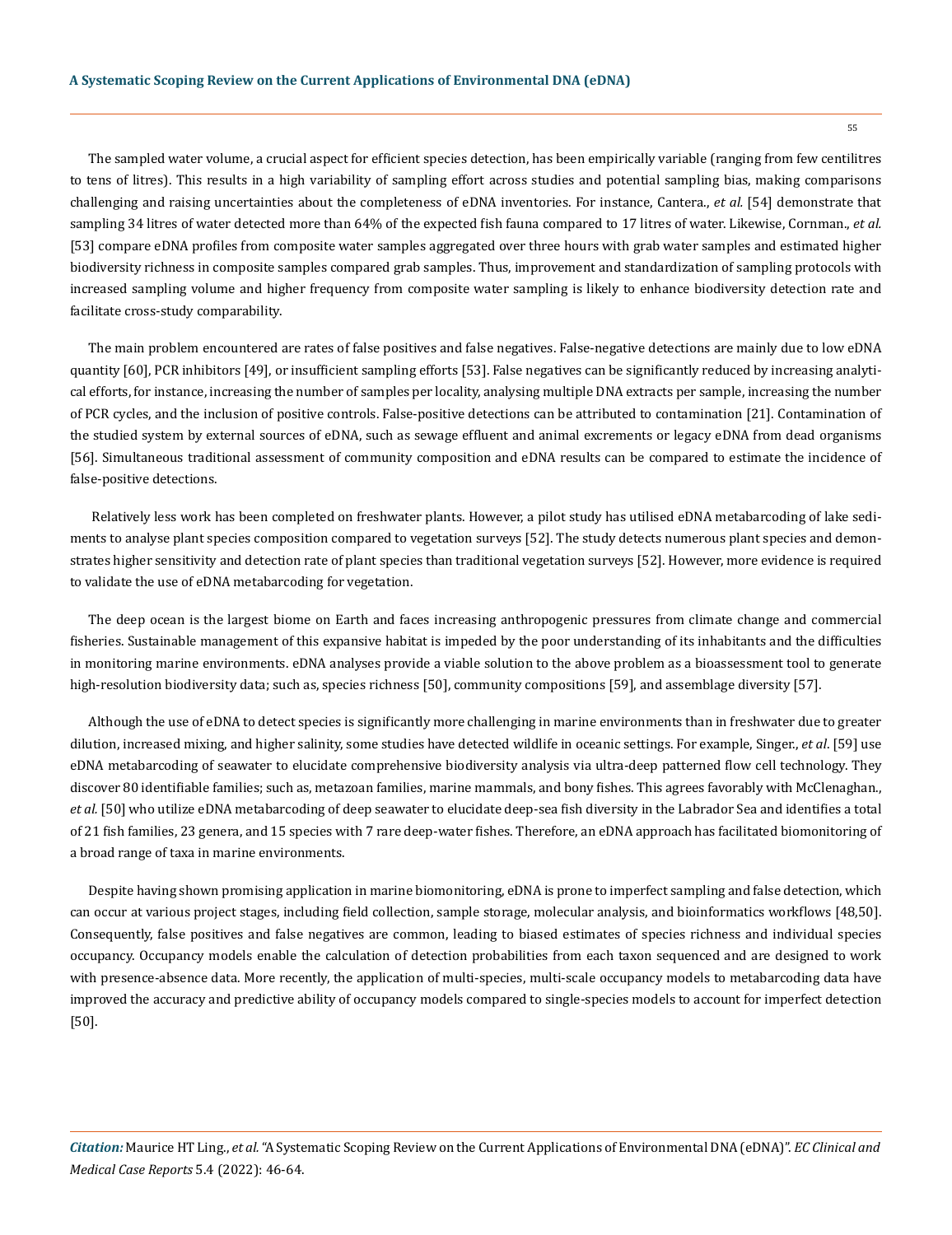Terrestrial animals require water and other nutrient sources to survive. As such, eDNA originating from terrestrial species can be collected and analysed from these sources in terrestrial ecosystems to determine species use. It is hypothesized when terrestrial species drinks from a water source, DNA from its saliva and mouth tissues is shed and can be used as a tool for species identification [64]. Assessing species presence using eDNA in seclusive, difficult to survey habitats such as forests, saltlicks or waterholes could be a viable alternative or augmentation to traditional study methods.

A 2017 study use eDNA metabarcoding to characterize the mammalian community utilizing forest ponds in Japan, from which they were able to detect several common mammals from the area. Not all common mammals were detected; however, as pond use is dependent on individual need and likely varies greatly over space and time [64]. This is consistent with Furlan., *et al.* [63] who use eDNA metabarcoding to detect vertebrate species at waterholes in Australia's arid zone and revealed presence of both aquatic and terrestrial taxa. A larger scale study by Mena., *et al.* [62] utilise eDNA metabarcoding in comparison with traditional methods (e.g., camera trapping, grids, mist nets, pitfall trapping) for assessing Amazonian mammal communities. Results show eDNA metabarcoding recorded 47% of the total recorded species; thus, recording more taxa than traditional methods and with less effort and cost [62]. Recently, Clare., *et al.* [58] use an innovative approach by collection of air samples and subsequent eDNA analyses, suggesting that air can be a viable substrate for eDNA collection from animal and humans in terrestrial environments. Thus, an eDNA approach has shown to be promising for habitat terrestrial biodiversity surveys.

## **Theme 5. Spawning ecology**

Most aquatic animals, except for aquatic mammals and reptiles, reproduce through the process of spawning. Spawning is defined as the process of releasing eggs and sperm into the environment. Identifying areas for spawning, as well as the spatial extent of spawning activities, is not only vital for the effective conservation of vulnerable species but for effective control and management of invasive species [21]. In aquatic species such as bighead carps, specific hydrological conditions must be met to induce spawning and specific spatial and hydrologic conditions to allow egg and larval development.

Erickson., *et al.* [40] compare drifting egg surveillance and telemetry of acoustically tagged bighead carps to qPCR survey to examine relationships among bighead carps' movement, spawning and eDNA. The results demonstrate relationships among water discharge, eDNA and individual bighead carp movement that evaluated mass spawning events, suggesting promising application of eDNA in identification of aquatic spawning populations.

However, a relationship between eDNA quantities and egg densities was not established [40]. This was attributed to 2 main limitations in eDNA detection. Eggs may exhibit variability in eDNA shedding rates which has not been tested. PCR Inhibitors, such as humic acid and algae, present in eDNA samples may prevent amplification even if eDNA from the target species is present. PCR inhibitors have different mechanism of inhibition but they generally exert their effect through interaction to DNA or interference with thermostable DNA polymerases. Consequently, sensitivity of eDNA assays is decreased and lead to false negative results. Thus, robust matrix-based protocols for purification of nucleic acids before PCR are essential.

## **Theme 6. Management of fisheries**

The successful management of commercial fisheries relies on the estimation the abundance and distribution of fish stocks. Estimating the abundance of fish is critical for the management of fisheries which relies on accurate assessment of population status to maximize yield without overharvesting populations. In contrast to the costly and personnel-intensive netting and electroshocking required by traditional mark–recapture surveys and trawl survey to capture individuals, eDNA surveys only require the collection of environmental samples (e.g., water) from the field.

*Citation:* Maurice HT Ling., *et al.* "A Systematic Scoping Review on the Current Applications of Environmental DNA (eDNA)". *EC Clinical and Medical Case Reports* 5.4 (2022): 46-64.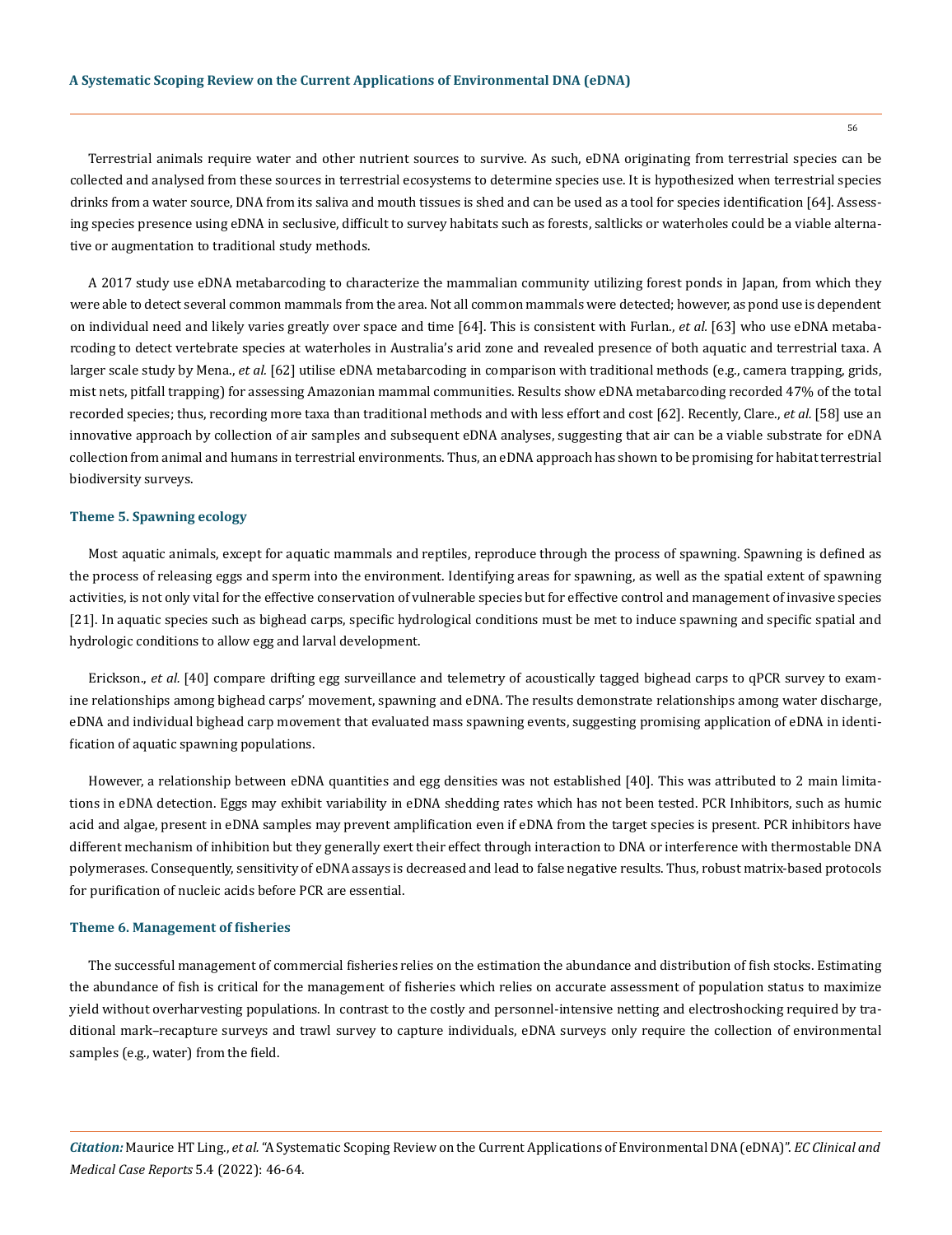Salter., *et al.* [65] use a quantitative eDNA survey of Atlantic cod (*Gadus morhua*) in marine fisheries in comparison with a standardized demersal trawl survey. The results show detection of eDNA originating from Atlantic cod was highly concordant (80%) with trawl catches. Additional findings revealed significantly positive correlations between the regional integrals of Atlantic cod biomass and eDNA quantities (R-square = 0.79, p-value = 0.003) and between sampling effort-normalised Catch Per Unit Effort (CPUE) and eDNA concentrations (R-square = 0.71, p-value = 0.008). These findings correlate favourably with Spear et al. [66] demonstrate a significant, positive relationship between traditional estimates of adult walleye (*Sander vitreus*), an economically important sportfish, in inland fisheries populations and biomass and eDNA concentration (R-square =  $0.81$ ; n =  $22$ ).

A limitation of eDNA analyses in conservation biology is current eDNA-based studies only report presence/absence and/or recent occupancy. However, information on the ecological status of target organisms, including organism size, the sex and age ratio, body condition (sick or healthy), and activity (breeding or non-breeding) cannot be obtained using standard eDNA methods, but are crucial for making informed management and conservation decisions [48,65]. For instance, some species of commercial importance such as Atlantic cod are subjected to numerous threats such as overfishing, habitat loss, climate change and invasive species which can severely affect population dynamics in fisheries [65]. Thus, knowledge of ecological status in commercial species is critical for effective management of their population. Although eDNA metabarcoding is unable to fully evaluate ecological status of endangered taxa, a solution is to integrate eDNA metabarcoding into the traditional monitoring framework. By doing so, effective acquisition of population dynamics and ecological status to guide restoration efforts, maintain stock sustainability in fisheries and pre-empt fishery collapse. Altogether, an integration of conventional and novel techniques appears to be the next step in conservation and management of aquatic species in commercial fisheries.

#### **Theme 7. Hatchery management/selective breeding application**

eDNA analyses has been used in hatchery and selective breeding programs applicable to aquatic organism to improve economically important traits such as growth and disease resistance by 10% - 15% per generation [67]. Current DNA sampling techniques in aquaculture hatchery-based production involve the use of invasive tissue sampling and internal fluid needle aspirates. These methods result in valuable broodstock mortality, physiological stress responses, and loss of revenue. eDNA isolation potentially offers a non-invasive approach to tissue sampling for parentage assignment and advanced marker-assisted or genomic selection strategies. Holman., *et al*. [67] compare the results of tissue and eDNA derived SNP genotype calls using a PCR-based genotyping platform in European flat oysters (*Ostrea edulis*) and found > 99% correct SNP genotype calls from eDNA in comparison with tissue sampling. Consequently, collection of eDNA can be used to accurately genotype bivalve molluscs and potentially other aquatic taxa. However, eDNA analyses in hatchery-based selective breeding is still in its infancy and more studies are needed to demonstrate the utilisation of eDNA-based analyses in hatchery-based selective breeding applications.

#### **Theme 8. Forensic/forensic ecology**

eDNA metabarcoding is increasingly applied in ecological studies, including studies with the primary purpose of criminal investigation, in which eDNA from soil or air can be used to pair samples, reveal environmental sample provenance/origin and geographic location. Environmental samples are encountered as trace evidence in criminal cases to convict criminals or exonerate the wrongly accused. Environmental samples are compared to samples from known locations such as a crime scene; thereby, establishing a link between the suspect or a victim in a crime scene. A recent 2019 study in Denmark collected 130 soil samples and eDNA metabarcoding with PCR amplification of genetic marker regions and massive parallel sequencing on the Illumina MiSeq platform by testing 2 mock crime scenes. Results demonstrate that eDNA data performed well in predicting environmental gradients (R-square > 0.81) [68]. However, results also show eDNA data to discriminate between habitat types was variable, with high accuracy for certain forest types and low accuracy for heathland, which was poorly predicted. Geographic region was also less accurately predicted by eDNA [68]. Thus, the application of eDNA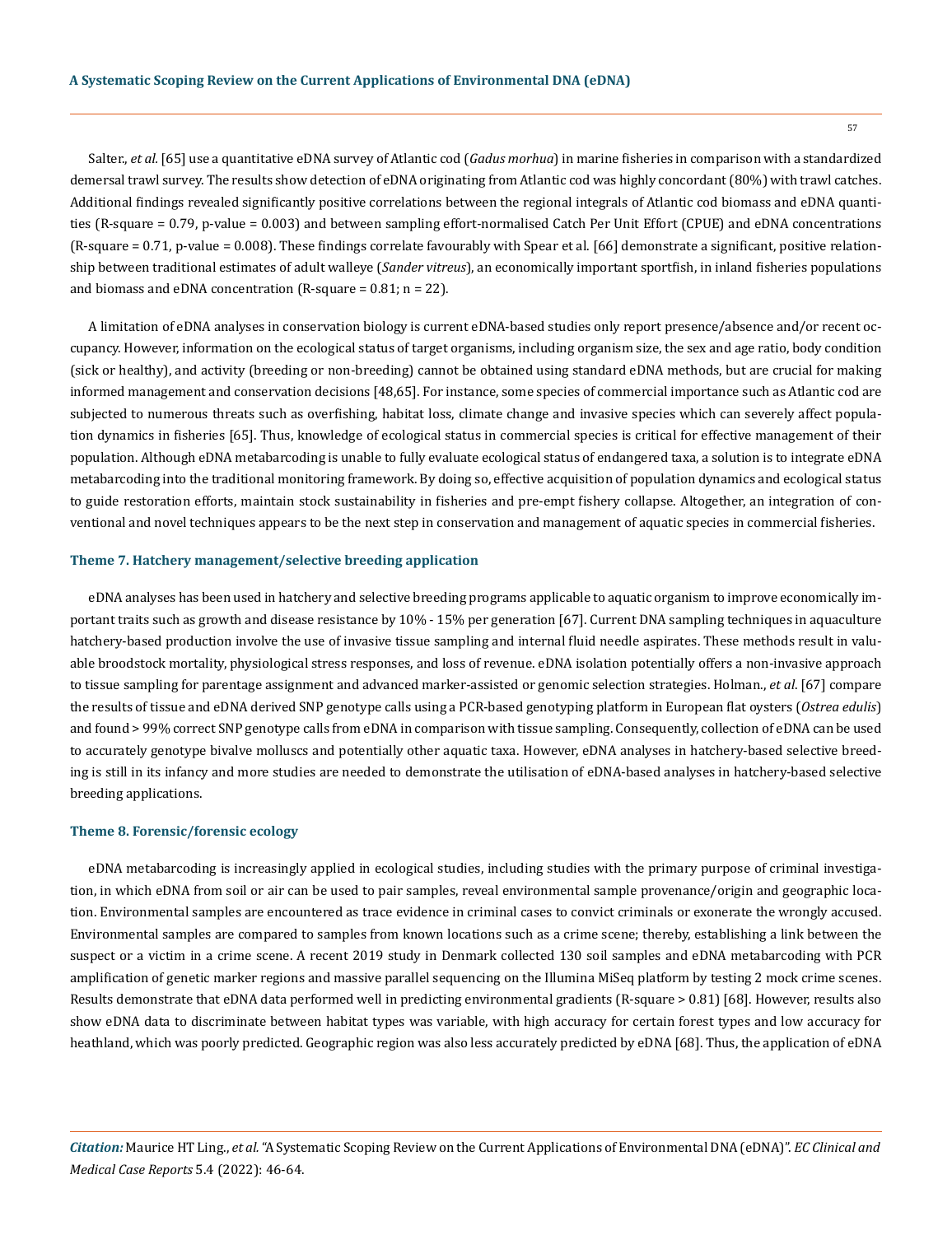analyses in forensic ecology to determine sample provenance is still in its early stages, more empirical studies are needed to validate its use in criminal investigations.

A substantial downside from preliminary studies have highlighted interpretation of automated annotated OTU from biases and mistakes in widely used public databases entries of sequence repository (International Nucleotide Sequence Database, GenBank, EMBL, and DDBJ). For real case forensic work, sequence annotations (and not merely the OTU composition) to infer environmental sample origin should ideally rely on a dedicated reference database of sequences from relevant regional plants, and only unambiguous species matches should be used in the ecological inference to ensure validity, accuracy, and reproducibility. Applying universal standards for data collection and sequence curation and interpretation are essential to ensure that the dedicated database adheres to international rules and the latest technologies.

Additionally, a recent 2021 study use PCR amplification of eDNA from air sampling targeting 12S and 16S mitochondrial DNA with HTS [58], suggesting a strong potential to use air as a source of eDNA in forensic investigations. Thus, the application of air eDNA sampling can recover forensic traces of recent criminal activity even when no physical traces (such as blood or hair) have been left, for non-invasive DNA collection or in forensic anthropology.

#### **Theme 9. Crop cultivation and soil fertility**

Soil microorganisms and their activities play important roles in those functions, especially various metabolic reactions in soil such as mineralization of soil organic nitrogen and decomposition of compost applied to soil, which support crop production and maintain the fertility of soil. eDNA analysis has been used to elucidate microbial community structures in paddy fields in order to understand the roles of microorganisms. A 2010 preliminary study amplified 16S rRNA and 18S rRNA gene fragments with PCR from eDNA extracted from the soils for rice cultivation and subjected to denaturing gradient gel electrophoresis (DGGE) [69]. They discovered microbial communities in paddy fields were not influenced by long-term application of organic matter but were affected by conversion to upland fields from paddy fields [69]. Thus, soil microbial communities differ in different soils and play important roles in productivity, sustainability of crop cultivation. However, the use of eDNA analyses in agriculture is still in its infancy and more studies are required to elucidate the applicability of eDNA analyses to determine soil microbial communities.

#### **Theme 10. Anthropogenic effects on biodiversity**

Anthropogenic stressors interact and are directly or indirectly impacting ecological status and organisms. For example, human industrial activities result in pollution of multiple ecosystems and death of organisms through the release of synthetic chemicals (i.e., DDT), heavy metals (i.e., Cu, Fe, Hg, Mn, Pb, and Zn) and oils spills. Thus, biomonitoring is essential for assessing the impacts of human disturbance at the multiple scales of ecosystems. Understanding the response of ecosystems to multiple anthropogenic stressors and identifying important stressors are prerequisites for conducting effective ecosystem restoration and biodiversity conservation.

Standard approaches employed to examine anthropogenic effects on biodiversity involves sorting and morphological identification of aquatic communities, which is time-consuming and demands high levels of taxonomic expertise. However, the high-throughput amplicon sequencing of environmental DNA (eDNA) has recently provided a viable option for biomonitoring in polluted areas, which purified from substrates such as sediment or water contains eDNA fragments originating from organisms present in that environment. Cavaliere., *et al*. [71] use PCR amplification of 18S rRNA gene eDNA metabarcoding and HTS in the heavily polluted Bangoli area and found significant differences (i.e., diversity and assemblage composition) in both morphological and molecular datasets of benthic foraminiferal communities were found between the relatively low- to unpolluted and the most polluted areas. This is consistent with another study by Fan., *et al.* [70]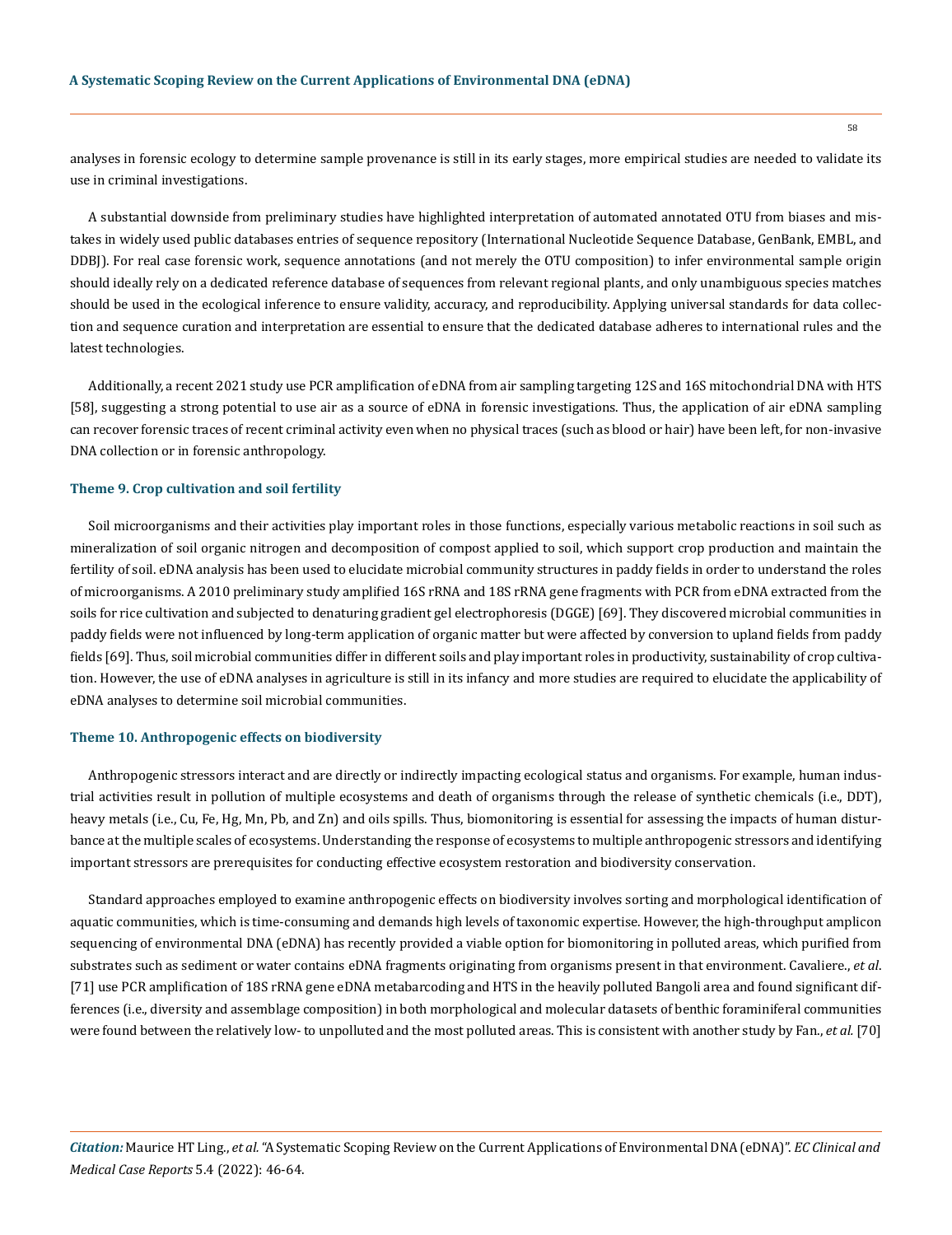which utilised eDNA metabarcoding with a support vector machine (SVM) model. This has revealed biodiversity indices such as Shannon Wiener index and Simpson index (i.e., species richness and evenness of community) tended to decrease with increasing disturbance from human activity from the upstream to the downstream regions, as reflected by increasing urban and industrial land use. Both Simpson's Diversity Index and Shannon-Wiener diversity index are measures of diversity which that combines species richness (the number of species in a given area) and the relative abundance of each species (evenness).

Moreover, both studies have shown consistent findings in comparison of eDNA metabarcoding with traditional morphological data [70,71]. These studies demonstrate eDNA metabarcoding provided more accurate predictions than morphological identification. This is attributed to some species and microscopic taxa which were neglected with the traditional morphological identification approaches but these taxa were detectable with eDNA metabarcoding since OTUs obtained from DNA sequencing analysed greater biodiversity information and even potential indicators of pollution.

# **Principal findings of this review**

Some eDNA applications, as indicated in this study, have been accurately recognized in earlier narrative reviews. The preceding list of eDNA applications, on the other hand, is out of date and is largely focused on detecting aquatic species in aquatic environments. Examples of well-established eDNA-based applications include detection of rare and endangered species, detection of invasive species, biodiversity characterisation and biomonitoring. Since then, the rapid adoption of eDNA-based techniques facilitated by the ongoing revolution of sequencing technologies and preliminary success in aquatic environments have expanded to marine and terrestrial environments and detected a huge phylogenetic range of simple and complex species assemblages across trophic chains. This expanded the scope of eDNA applications to include new applications as summarised in this review such as monitoring of spawning events, management of fisheries, hatchery-based selective breeding, forensics, crop cultivation and soil fertility, and examining anthropogenic effects on biodiversity.

Interpretation of many eDNA studies is currently hindered due to the lack of comprehension of how different field and laboratory technique impact eDNA detection. Additionally, there is significant deal of ambiguity about the effects of biotic and abiotic conditions on the ecology of eDNA (its production, state, transport, and half-life within an environment). Furthermore, there are substantial constraints such as the challenge in extracting quantitative information (abundance data) from multispecies eDNA samples which is required for numerous applications and the lack of information on the developmental stage, sex, and size of individuals detected. Another barrier to data interpretation results from gaps in taxon coverage in reference libraries, so many sequences derived from eDNA analysis are unable to be assigned to their source taxon. Due to these shortcomings, the actual prevalence of false positives and false negatives is likely high. Furthermore, the lack of standardized protocols for eDNA sampling in the field and analysis in the lab makes studies insular and comparative inferences difficult.

#### **Main strength and weakness of this review**

The main strength of this review is it is the first systematic scoping review of eDNA applications covered in the literature. Unlike the several former eDNA-based reviews which consist of narrative reviews and traditional literature reviews, this review adopts a rigorously pre-specified eligibility criteria and a systematic search strategy in accordance with reporting guideline of Preferred Reporting Items for Systematic reviews and Meta-Analyses (PRISMA) statement [72,73]. Therefore, this review is superior in evidence-based practice and one of the highest quality of evidence to answer eDNA-based research questions, policies, or practices. The main limitation of this review is the small number of databases used although it has been shown that a combination of Google Scholar and PubMed may be sufficient [17]. This is supported by Bramer., *et al.* [74] who suggest that a combination of Google Scholar and PubMed may be sufficient coverage for a systematic review.

*Citation:* Maurice HT Ling., *et al.* "A Systematic Scoping Review on the Current Applications of Environmental DNA (eDNA)". *EC Clinical and Medical Case Reports* 5.4 (2022): 46-64.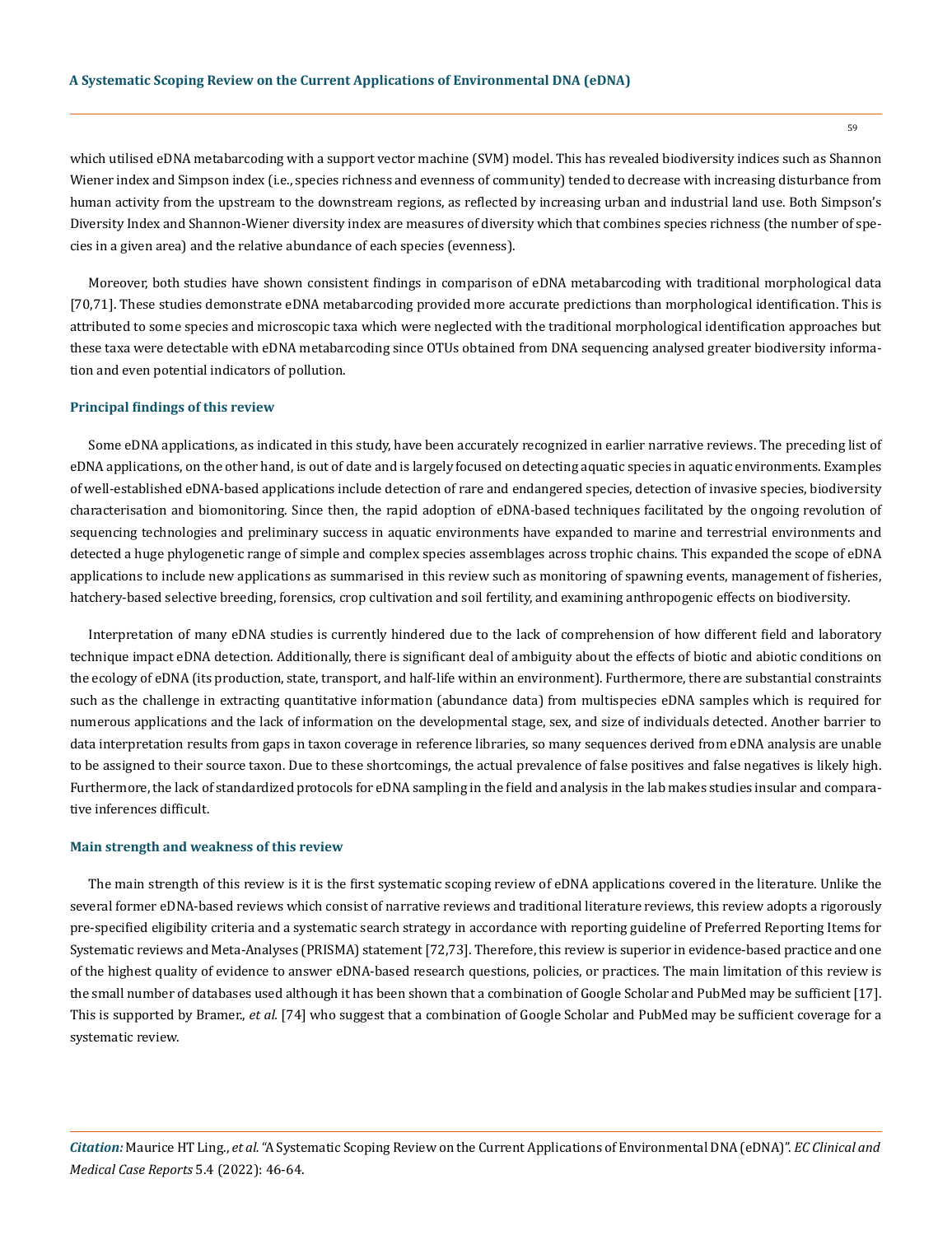# **Conclusion**

We reviewed 54 out of 159 (34%) articles on the applications of eDNA and revealed 10 themes of applications; namely, (a) detecting rare, cryptic or endangered species, (b) detecting bacterial and parasitic pathogens/disease outbreaks, (c) invasive species detection, (d) biodiversity characterisation and biomonitoring, (e) spawning ecology, (f) management of fisheries, (h) hatchery management/selective breeding application, (i) forensic/forensic ecology, (j) crop cultivation and soil fertility, and (k) anthropogenic effects on biodiversity.

## **Supplementary Materials**

Data files for this study can be downloaded at [https://bit.ly/eDNA\\_SSR.](https://bit.ly/eDNA_SSR)

# **Acknowledgement**

The authors will like to thank Ms Jo-anne Loh for her comments on the initial drafts of this manuscript. This work was conducted as part of the Temasek Polytechnic School of Applied Science Major Projects under the Student Project fund (TP\_PR1053).

# **Conflict of Interest**

The authors declare no conflict of interest.

# **Bibliography**

- 1. [Stewart KA. "Understanding the Effects of Biotic and Abiotic Factors on Sources of Aquatic Environmental DNA".](https://link.springer.com/article/10.1007/s10531-019-01709-8) *Biodiversity and Conservation* [28.5 \(2019\): 983-1001.](https://link.springer.com/article/10.1007/s10531-019-01709-8)
- 2. Blattner L., *et al*[. "Targeted Non-Invasive Bioindicator Species Detection in eDNA Water Samples to Assess and Monitor the Integrity](https://www.sciencedirect.com/science/article/pii/S1470160X21005811)  [of Vulnerable Alpine Freshwater Environments".](https://www.sciencedirect.com/science/article/pii/S1470160X21005811) *Ecological Indicators* 129 (2021): 107916.
- 3. Ficetola GF., *et al*[. "Environmental DNA and Metabarcoding for the Study of Amphibians and Reptiles: Species Distribution, the Micro](https://brill.com/view/journals/amre/40/2/article-p129_1.xml?language=en)[biome, and Much More".](https://brill.com/view/journals/amre/40/2/article-p129_1.xml?language=en) *Amphibia-Reptilia* 40.2 (2019): 129-148.
- 4. Moran AJ., *et al*[. "DNA Metabarcoding Allows Non-Invasive Identification of Arthropod Prey Provisioned to Nestling Rufous Hum](https://peerj.com/articles/6596/)[mingbirds \(Selasphorus rufus\)".](https://peerj.com/articles/6596/) *Peer Journal* 7 (2019): e6596.
- 5. Leempoel K., *et al*[. "A Comparison of eDNA to Camera Trapping for Assessment of Terrestrial Mammal Diversity".](https://royalsocietypublishing.org/doi/10.1098/rspb.2019.2353) *Proceedings Biological Sciences* [287.1918 \(2020\): 20192353.](https://royalsocietypublishing.org/doi/10.1098/rspb.2019.2353)
- 6. Carvalho S., *et al*[. "Beyond the Visual: Using Metabarcoding to Characterize the Hidden Reef Cryptobiome".](https://royalsocietypublishing.org/doi/10.1098/rspb.2018.2697) *Proceedings of the Royal [Society B: Biological Sciences](https://royalsocietypublishing.org/doi/10.1098/rspb.2018.2697)* 286.1896 (2019): 20182697.
- 7. Takahara T., *et al*[. "Comparison of the Detection of 3 Endangered Frog Species by eDNA and Acoustic Surveys Across 3 Seasons".](https://www.journals.uchicago.edu/doi/10.1086/707365)  *[Freshwater Science](https://www.journals.uchicago.edu/doi/10.1086/707365)* 39.1 (2020): 18-27.
- 8. Lin M., *et al*[. "Effective Detection of Environmental DNA from the Invasive American Bullfrog".](https://agris.fao.org/agris-search/search.do?recordID=US201900368352) *Biological Invasions* 21.7 (2019): 2255- [2268.](https://agris.fao.org/agris-search/search.do?recordID=US201900368352)
- 9. Schumer G., *et al*[. "Utilizing Environmental DNA for Fish Eradication Effectiveness Monitoring in Streams".](https://web.p.ebscohost.com/abstract?direct=true&profile=ehost&scope=site&authtype=crawler&jrnl=13873547&AN=138812175&h=28KTxQsCXgwDb13uj%2bp07GNPo9VBW%2bM3VyOG30yP1FCOuKqADwaJYHIRqZmeeMTtsilhp15IzOo13ihk%2f%2fTTOQ%3d%3d&crl=c&resultNs=AdminWebAuth&resultLocal=ErrCrlNotAuth&crlhashurl=login.aspx%3fdirect%3dtrue%26profile%3dehost%26scope%3dsite%26authtype%3dcrawler%26jrnl%3d13873547%26AN%3d138812175) *Biological Invasions* 21.11 [\(2019\): 3415-3426.](https://web.p.ebscohost.com/abstract?direct=true&profile=ehost&scope=site&authtype=crawler&jrnl=13873547&AN=138812175&h=28KTxQsCXgwDb13uj%2bp07GNPo9VBW%2bM3VyOG30yP1FCOuKqADwaJYHIRqZmeeMTtsilhp15IzOo13ihk%2f%2fTTOQ%3d%3d&crl=c&resultNs=AdminWebAuth&resultLocal=ErrCrlNotAuth&crlhashurl=login.aspx%3fdirect%3dtrue%26profile%3dehost%26scope%3dsite%26authtype%3dcrawler%26jrnl%3d13873547%26AN%3d138812175)

*Citation:* Maurice HT Ling., *et al.* "A Systematic Scoping Review on the Current Applications of Environmental DNA (eDNA)". *EC Clinical and Medical Case Reports* 5.4 (2022): 46-64.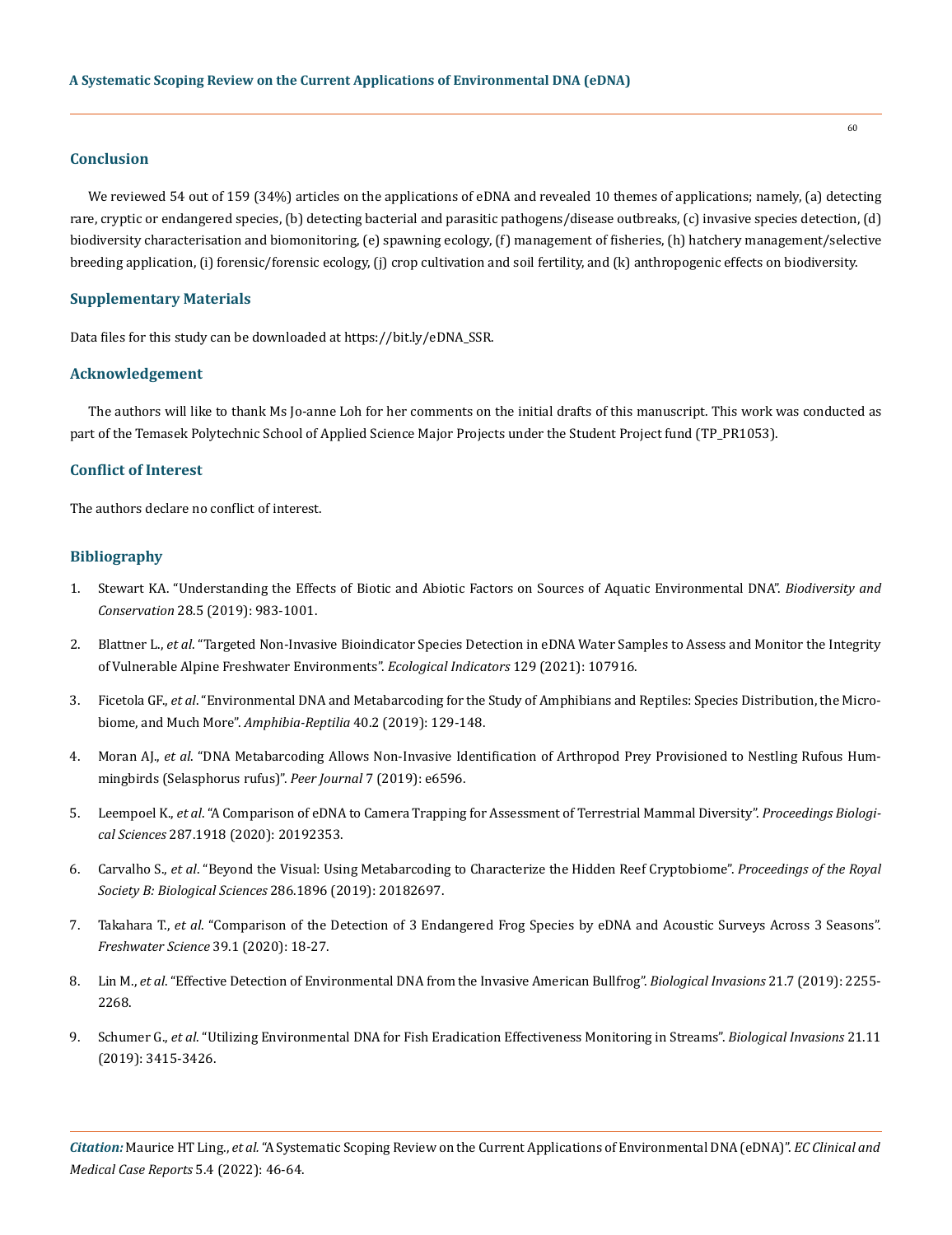- 10. Zhang Y., *et al*[. "Holistic Pelagic Biodiversity Monitoring of the Black Sea via eDNA Metabarcoding Approach: From Bacteria to Marine](https://www.sciencedirect.com/science/article/pii/S0160412019322317) Mammals". *[Environment International](https://www.sciencedirect.com/science/article/pii/S0160412019322317)* 135 (2020): 105307.
- 11. Rees HC., *et al*[. "The Application of eDNA for Monitoring of the Great Crested Newt in the UK".](https://pubmed.ncbi.nlm.nih.gov/25505530/) *Ecology and Evolution* 4.21 (2014): [4023-4032.](https://pubmed.ncbi.nlm.nih.gov/25505530/)
- 12. [Deiner K and Altermatt F. "Transport Distance of Invertebrate Environmental DNA in a Natural River".](https://journals.plos.org/plosone/article?id=10.1371/journal.pone.0088786) *PLoS One* 9.2 (2014): e88786.
- 13. [Snyder H. "Literature Review as a Research Methodology: An Overview and Guidelines".](https://www.sciencedirect.com/science/article/pii/S0148296319304564) *Journal of Business Research* 104 (2019): [333-339.](https://www.sciencedirect.com/science/article/pii/S0148296319304564)
- 14. Burns PB., *et al*[. "The Levels of Evidence and Their Role in Evidence-Based Medicine".](https://www.ncbi.nlm.nih.gov/pmc/articles/PMC3124652/) *Plastic and Reconstructive Surgery* 128.1 (2011): [305-310.](https://www.ncbi.nlm.nih.gov/pmc/articles/PMC3124652/)
- 15. Munn Z., *et al*[. "Systematic Review or Scoping Review? Guidance for Authors When Choosing Between a Systematic or Scoping Review](https://bmcmedresmethodol.biomedcentral.com/articles/10.1186/s12874-018-0611-x) Format". *[BMC Medical Research Methodology](https://bmcmedresmethodol.biomedcentral.com/articles/10.1186/s12874-018-0611-x)* 18.1 (2018): 143.
- 16. Peters MDJ., *et al*. "Guidance for Conducting Systematic Scoping Reviews". *[International Journal of Evidence-Based Healthcare](https://journals.lww.com/ijebh/fulltext/2015/09000/guidance_for_conducting_systematic_scoping_reviews.5.aspx)* 13.3 [\(2015\): 141-146.](https://journals.lww.com/ijebh/fulltext/2015/09000/guidance_for_conducting_systematic_scoping_reviews.5.aspx)
- 17. [Hwee Teo Y and HT Ling M. "A Systematic Review on the Sufficiency of PubMed and Google Scholar for Biosciences".](https://www.researchgate.net/publication/347296920_A_Systematic_Review_on_the_Sufficiency_of_PubMed_and_Google_Scholar_for_Biosciences) *Acta Scientific [Medical Sciences](https://www.researchgate.net/publication/347296920_A_Systematic_Review_on_the_Sufficiency_of_PubMed_and_Google_Scholar_for_Biosciences)* 4.12 (2020): 03-08.
- 18. Ruppert KM., *et al*[. "Past, Present, and Future Perspectives of Environmental DNA \(eDNA\) Metabarcoding: A Systematic Review in](https://www.sciencedirect.com/science/article/pii/S2351989418303500) [Methods, Monitoring, and Applications of Global eDNA".](https://www.sciencedirect.com/science/article/pii/S2351989418303500) *Global Ecology and Conservation* 17 (2019): e00547.
- 19. Gao Z., *et al*[. "DNA Mini-Barcoding: A Derived Barcoding Method for Herbal Molecular Identification".](https://www.frontiersin.org/articles/10.3389/fpls.2019.00987/full) *Frontiers in Plant Science* 10 [\(2019\): 987.](https://www.frontiersin.org/articles/10.3389/fpls.2019.00987/full)
- 20. Compson ZG., *et al*[. "Metabarcoding From Microbes to Mammals: Comprehensive Bioassessment on a Global Scale".](https://www.frontiersin.org/articles/10.3389/fevo.2020.581835/full) *Frontiers in Ecol[ogy and Evolution](https://www.frontiersin.org/articles/10.3389/fevo.2020.581835/full)* 8 (2020): 581835.
- 21. Antognazza CM., *et al*[. "Application of eDNA Metabarcoding in a Fragmented Lowland River: Spatial and Methodological Comparison](https://www.researchgate.net/publication/344297132_Application_of_eDNA_metabarcoding_in_a_fragmented_lowland_river_Spatial_and_methodological_comparison_of_fish_species_composition) [of Fish Species Composition".](https://www.researchgate.net/publication/344297132_Application_of_eDNA_metabarcoding_in_a_fragmented_lowland_river_Spatial_and_methodological_comparison_of_fish_species_composition) *Environmental DNA* 3.2 (2021): 458-471.
- 22. Atkinson S., *et al*[. "Field Application of an eDNA Assay for the Threatened White-Clawed Crayfish Austropotamobius pallipes".](https://www.journals.uchicago.edu/doi/abs/10.1086/704712?journalCode=fws) *Freshwater Science* [38.3 \(2019\): 503-509.](https://www.journals.uchicago.edu/doi/abs/10.1086/704712?journalCode=fws)
- 23. Brozio S., *et al*[. "Development and Application of an eDNA Method to Detect the Critically Endangered Trinidad Golden Tree Frog](https://journals.plos.org/plosone/article?id=10.1371/journal.pone.0170619) [\(Phytotriades auratus\) in Bromeliad Phytotelmata".](https://journals.plos.org/plosone/article?id=10.1371/journal.pone.0170619) *PLoS One* 12.2 (2017): e0170619.
- 24. Cooper MK., *et al*[. "Improved Detection Sensitivity using an Optimal eDNA Preservation and Extraction Workflow and its Application](https://onlinelibrary.wiley.com/doi/10.1002/aqc.3591) to Threatened Sawfishes". *[Aquatic Conservation: Marine and Freshwater Ecosystems](https://onlinelibrary.wiley.com/doi/10.1002/aqc.3591)* 31.8 (2021): 2131-2148.
- 25. Cowart DA., *et al*[. "Environmental DNA \(eDNA\) Applications for the Conservation of Imperiled Crayfish \(Decapoda: Astacidea\)](https://academic.oup.com/jcb/article/38/3/257/4925914?login=true) [Through Monitoring of Invasive Species Barriers and Relocated Populations".](https://academic.oup.com/jcb/article/38/3/257/4925914?login=true) *Journal of Crustacean Biology* 38.3 (2018): 257-266.
- 26. De Souza LS., *et al*[. "Environmental DNA \(eDNA\) Detection Probability Is Influenced by Seasonal Activity of Organisms](https://journals.plos.org/plosone/article/figure?id=10.1371/journal.pone.0165273.t002)*". PLoS One*  [11.10 \(2016\): e0165273.](https://journals.plos.org/plosone/article/figure?id=10.1371/journal.pone.0165273.t002)

*Citation:* Maurice HT Ling., *et al.* "A Systematic Scoping Review on the Current Applications of Environmental DNA (eDNA)". *EC Clinical and Medical Case Reports* 5.4 (2022): 46-64.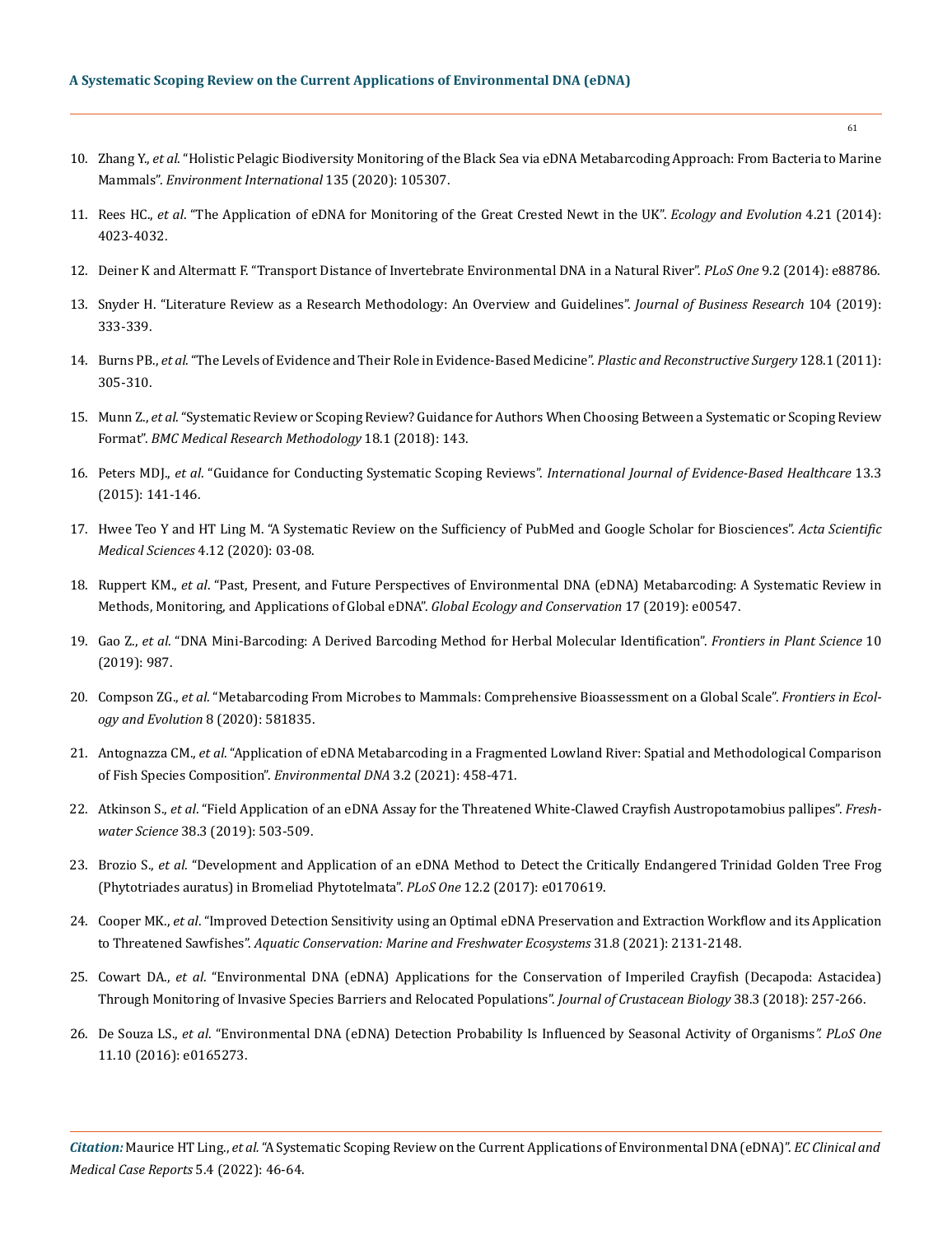- 27. [Lozano Mojica JD and Caballero S. "Applications of eDNA Metabarcoding for Vertebrate Diversity Studies in Northern Colombian](https://www.frontiersin.org/articles/10.3389/fevo.2020.617948/full) Water Bodies". *[Frontiers in Ecology and Evolution](https://www.frontiersin.org/articles/10.3389/fevo.2020.617948/full)* 8 (2021): 617948.
- 28. [Martin L. "Spatial Dispersion of Red Abalone \(Haliotis rufescens\) Environmental DNA \(eDNA\) in a Controlled Marine Environment](https://escholarship.org/uc/item/4ts0c9g8) [and Applications of eDNA to Monitor Critically Endangered Abalone \(Haliotis spp.\) Populations in the Wild". \(University of California](https://escholarship.org/uc/item/4ts0c9g8) [San Diego: Center for Marine Biodiversity and Conservation\) \(2020\).](https://escholarship.org/uc/item/4ts0c9g8)
- 29. Troth CR., *et al*[. "Seasonality, DNA Degradation and Spatial Heterogeneity as Drivers of eDNA Detection Dynamics".](https://www.sciencedirect.com/science/article/abs/pii/S0048969720379973) *The Science of the [Total Environment](https://www.sciencedirect.com/science/article/abs/pii/S0048969720379973)* 768 (2021): 144466.
- 30. Troth CR., *et al*[. "Development and Application of eDNA-Based Tools for the Conservation of White-Clawed Crayfish".](https://www.sciencedirect.com/science/article/abs/pii/S0048969720349238) *The Science of [the Total Environment](https://www.sciencedirect.com/science/article/abs/pii/S0048969720349238)* 748 (2020): 141394.
- 31. Xia Z., *et al*[. "Conventional Versus Real-Time Quantitative PCR for Rare Species Detection".](https://onlinelibrary.wiley.com/doi/full/10.1002/ece3.4636) *Ecology and Evolution* 8.23 (2018): 11799- [11807.](https://onlinelibrary.wiley.com/doi/full/10.1002/ece3.4636)
- 32. Sepulveda AJ., *et al*[. "Robotic Environmental DNA Bio-Surveillance of Freshwater Health".](https://www.nature.com/articles/s41598-020-71304-3) *Scientific Reports* 10.1 (2020): 14389.
- 33. Jørgensen L Von G., *et al*[. "A Non-Lethal Method for Detection of Bonamia ostreae in Flat Oyster \(Ostrea edulis\) Using Environmental](https://www.nature.com/articles/s41598-020-72715-y) DNA". *[Scientific Reports](https://www.nature.com/articles/s41598-020-72715-y)* 10.1 (2020): 16143.
- 34. Carraro L., *et al*[. "Estimating Species Distribution and Abundance in River Networks Using Environmental DNA".](https://www.pnas.org/doi/10.1073/pnas.1813843115) *Proceedings of the [National Academy of Sciences of the United States of America](https://www.pnas.org/doi/10.1073/pnas.1813843115)* 115.46 (2018): 11724-11729.
- 35. Shahraki AH., *et al*[. "Assessing High-Throughput Environmental DNA Extraction Methods for Meta-Barcode Characterization of](https://pubmed.ncbi.nlm.nih.gov/30758302/) Aquatic Microbial Communities". *[Journal of Water and Health](https://pubmed.ncbi.nlm.nih.gov/30758302/)* 17.1 (2019): 37-49.
- 36. Peters L., *et al*[. "Environmental DNA: A New Low-Cost Monitoring Tool for Pathogens in Salmonid Aquaculture".](https://pubmed.ncbi.nlm.nih.gov/30581425/) *Frontiers in Microbiology* [9 \(2018\): 3009.](https://pubmed.ncbi.nlm.nih.gov/30581425/)
- 37. Milián-García Y., *et al*[. "Validation of an Effective Protocol for Culicoides Latreille \(Diptera: Ceratopogonidae\) Detection Using eDNA](https://pubmed.ncbi.nlm.nih.gov/33946322/) Metabarcoding". *Insects* [12.5 \(2021\): 401.](https://pubmed.ncbi.nlm.nih.gov/33946322/)
- 38. [Odero J. "Application of Environmental DNA \(eDNA\) in the Detection and Quantification of Anopheles Mosquito Larvae in Artificial](https://wellcomeopenresearch.org/articles/3-26) Aquatic Habitats". *[MSc Molecular Biology of Parasites and Disease Vectors \(Liverpool School of Tropical Medicine\)](https://wellcomeopenresearch.org/articles/3-26)* (2016).
- 39. Pochon X., *et al*[. "Wanted Dead or Alive? Using Metabarcoding of Environmental DNA and RNA to Distinguish Living Assemblages for](https://journals.plos.org/plosone/article?id=10.1371/journal.pone.0187636) [Biosecurity Applications".](https://journals.plos.org/plosone/article?id=10.1371/journal.pone.0187636) *PLoS One* 12.11 (2017): e0187636.
- 40. Erickson RA., *et al*[. "Detecting the Movement and Spawning Activity of Bigheaded Carps with Environmental DNA".](https://onlinelibrary.wiley.com/doi/10.1111/1755-0998.12533) *Molecular Ecology Resources* [16.4 \(2016\): 957-965.](https://onlinelibrary.wiley.com/doi/10.1111/1755-0998.12533)
- 41. Dougherty MM., *et al*[. "Environmental DNA \(eDNA\) Detects the Invasive Rusty Crayfish Orconectes rusticus at Low Abundances".](https://besjournals.onlinelibrary.wiley.com/doi/full/10.1111/1365-2664.12621) *The [Journal of Applied Ecology](https://besjournals.onlinelibrary.wiley.com/doi/full/10.1111/1365-2664.12621)* 53.3 (2016): 722-732.
- 42. Maruyama A., *et al*[. "The Release Rate of Environmental DNA from Juvenile and Adult Fish".](https://journals.plos.org/plosone/article?id=10.1371/journal.pone.0114639) *PLoS ONE* 9.12 (2014): e114639.
- 43. Nathan LM., *et al*[. "Quantifying Environmental DNA Signals for Aquatic Invasive Species Across Multiple Detection Platforms".](https://pubs.acs.org/doi/abs/10.1021/es5034052) *Envi[ronmental Science and Technology](https://pubs.acs.org/doi/abs/10.1021/es5034052)* 48.21 (2014): 12800-12806.

*Citation:* Maurice HT Ling., *et al.* "A Systematic Scoping Review on the Current Applications of Environmental DNA (eDNA)". *EC Clinical and Medical Case Reports* 5.4 (2022): 46-64.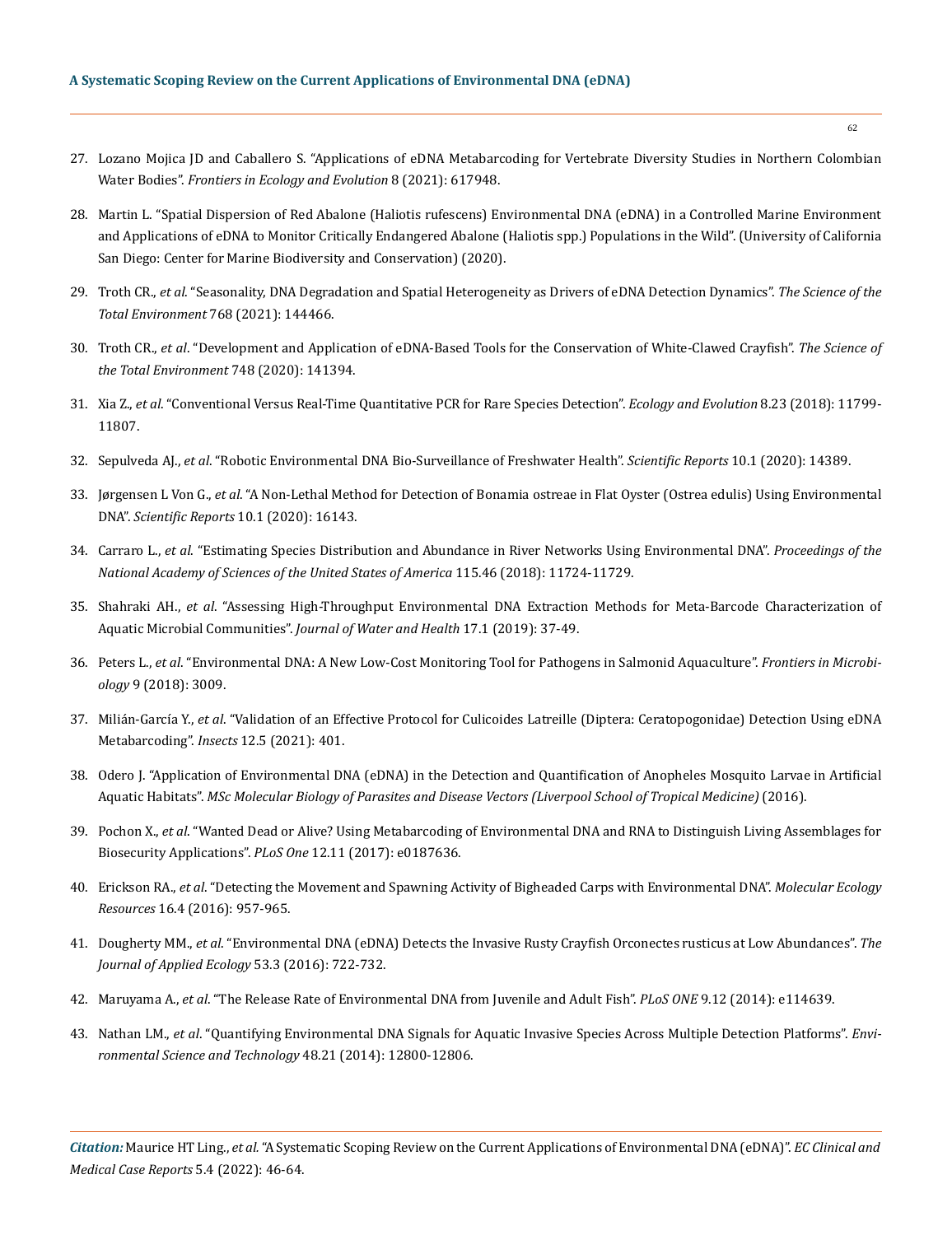- 44. Valentin RE., *et al*[. "Real-Time PCR Assay to Detect Brown Marmorated Stink Bug, Halyomorpha halys \(Stål\), in Environmental DNA".](https://pubmed.ncbi.nlm.nih.gov/26732613/) *[Pest Management Science](https://pubmed.ncbi.nlm.nih.gov/26732613/)* 72.10 (2016): 1854-1861.
- 45. Young RG., *et al*[. "Biosurveillance for Invasive Insect Pest Species Using An Environmental DNA Metabarcoding Approach and A High](https://onlinelibrary.wiley.com/doi/full/10.1002/ece3.7113) Salt Trap Collection Fluid". *[Ecology and Evolution](https://onlinelibrary.wiley.com/doi/full/10.1002/ece3.7113)* 11.4 (2021): 1558-1569.
- 46. Hunter ME., *et al*[. "Detection Limits of Quantitative and Digital PCR Assays and Their Influence in Presence-Absence Surveys of Envi](https://pubmed.ncbi.nlm.nih.gov/27768244/)ronmental DNA". *[Molecular Ecology Resources](https://pubmed.ncbi.nlm.nih.gov/27768244/)* 17.2 (2017): 221-229.
- 47. Robson HLA., *et al*[. "Fine-Tuning for the Tropics: Application of eDNA Technology for Invasive Fish Detection in Tropical Freshwater](https://pubmed.ncbi.nlm.nih.gov/26849294/) Ecosystems". *[Molecular Ecology Resources](https://pubmed.ncbi.nlm.nih.gov/26849294/)* 16.4 (2016): 922-932.
- 48. McClenaghan B., *et al*[. "Harnessing the Power of eDNA Metabarcoding for the Detection of Deep-Sea Fishes".](https://journals.plos.org/plosone/article?id=10.1371/journal.pone.0236540) *PLoS One* 15.11 (2020): [e0236540.](https://journals.plos.org/plosone/article?id=10.1371/journal.pone.0236540)
- 49. Fujii K., *et al*[. "Environmental DNA Metabarcoding for Fish Community Analysis in Backwater Lakes: A Comparison of Capture Meth](https://journals.plos.org/plosone/article?id=10.1371/journal.pone.0210357)ods". *PLoS One* [14.1 \(2019\): e0210357.](https://journals.plos.org/plosone/article?id=10.1371/journal.pone.0210357)
- 50. McClenaghan B., *et al*[. "Validating Metabarcoding-Based Biodiversity Assessments with Multi-Species Occupancy Models: A Case](https://journals.plos.org/plosone/article?id=10.1371/journal.pone.0224119) [Study Using Coastal Marine eDNA".](https://journals.plos.org/plosone/article?id=10.1371/journal.pone.0224119) *PLoS One* 15.3 (2020): e0224119.
- 51. Chambert T., *et al*[. "An Analytical Framework for Estimating Aquatic Species Density from Environmental DNA".](https://pubs.er.usgs.gov/publication/70195669) *Ecology and Evolution*  [8.6 \(2018\): 3468-3477.](https://pubs.er.usgs.gov/publication/70195669)
- 52. Alsos IG., *et al*[. "Plant DNA Metabarcoding of Lake Sediments: How Does It Represent the Contemporary Vegetation".](https://journals.plos.org/plosone/article?id=10.1371/journal.pone.0195403) *PLoS One* 13.4 [\(2018\): e0195403.](https://journals.plos.org/plosone/article?id=10.1371/journal.pone.0195403)
- 53. Cornman RS., *et al*[. "An Experimental Comparison of Composite and Grab Sampling of Stream Water for Metagenetic Analysis of En](https://pubs.er.usgs.gov/publication/70201380)[vironmental DNA".](https://pubs.er.usgs.gov/publication/70201380) *Peer Journal* 6 (2018): e5871.
- 54. Cantera I., *et al*[. "Optimizing Environmental DNA Sampling Effort for Fish Inventories in Tropical Streams and Rivers".](https://www.nature.com/articles/s41598-019-39399-5) *Scientific Reports* [9.1 \(2019\): 3085.](https://www.nature.com/articles/s41598-019-39399-5)
- 55. Civade R., *et al*[. "Spatial Representativeness of Environmental DNA Metabarcoding Signal for Fish Biodiversity Assessment in a Natu](https://journals.plos.org/plosone/article?id=10.1371/journal.pone.0157366)[ral Freshwater System".](https://journals.plos.org/plosone/article?id=10.1371/journal.pone.0157366) *PLoS One* 11.6 (2016): e0157366.
- 56. Pont D., *et al*[. "Environmental DNA Reveals Quantitative Patterns of Fish Biodiversity in Large Rivers Despite Its Downstream Trans](https://www.nature.com/articles/s41598-018-28424-8)portation". *[Scientific Reports](https://www.nature.com/articles/s41598-018-28424-8)* 8.1 (2018): 10361.
- 57. Berry TE., *et al*[. "Marine Environmental DNA Biomonitoring Reveals Seasonal Patterns in Biodiversity and Identifies Ecosystem Re](https://journals.plos.org/plosgenetics/article?id=10.1371/journal.pgen.1007943)[sponses to Anomalous Climatic Events".](https://journals.plos.org/plosgenetics/article?id=10.1371/journal.pgen.1007943) *PLoS Genetics* 15.2 (2019): e1007943.
- 58. Clare EL., *et al*[. "eDNAir: Proof of Concept That Animal DNA Can Be Collected From Air Sampling".](https://peerj.com/articles/11030/) *Peer Journal* 9 (2021): e11030.
- 59. Singer GAC., *et al*[. "Comprehensive Biodiversity Analysis via Ultra-Deep Patterned Flow Cell Technology: A Case Study of eDNA Me](https://www.nature.com/articles/s41598-019-42455-9)[tabarcoding Seawater".](https://www.nature.com/articles/s41598-019-42455-9) *Scientific Reports* 9.1 (2019): 5991.
- 60. Cannon MV., *et al*[. "In Silico Assessment of Primers for eDNA Studies Using PrimerTree and Application to Characterize the Biodiver](https://www.ncbi.nlm.nih.gov/pmc/articles/PMC4786790/)[sity Surrounding the Cuyahoga River".](https://www.ncbi.nlm.nih.gov/pmc/articles/PMC4786790/) *Scientific Reports* 6.1 (2016): 22908.

*Citation:* Maurice HT Ling., *et al.* "A Systematic Scoping Review on the Current Applications of Environmental DNA (eDNA)". *EC Clinical and Medical Case Reports* 5.4 (2022): 46-64.